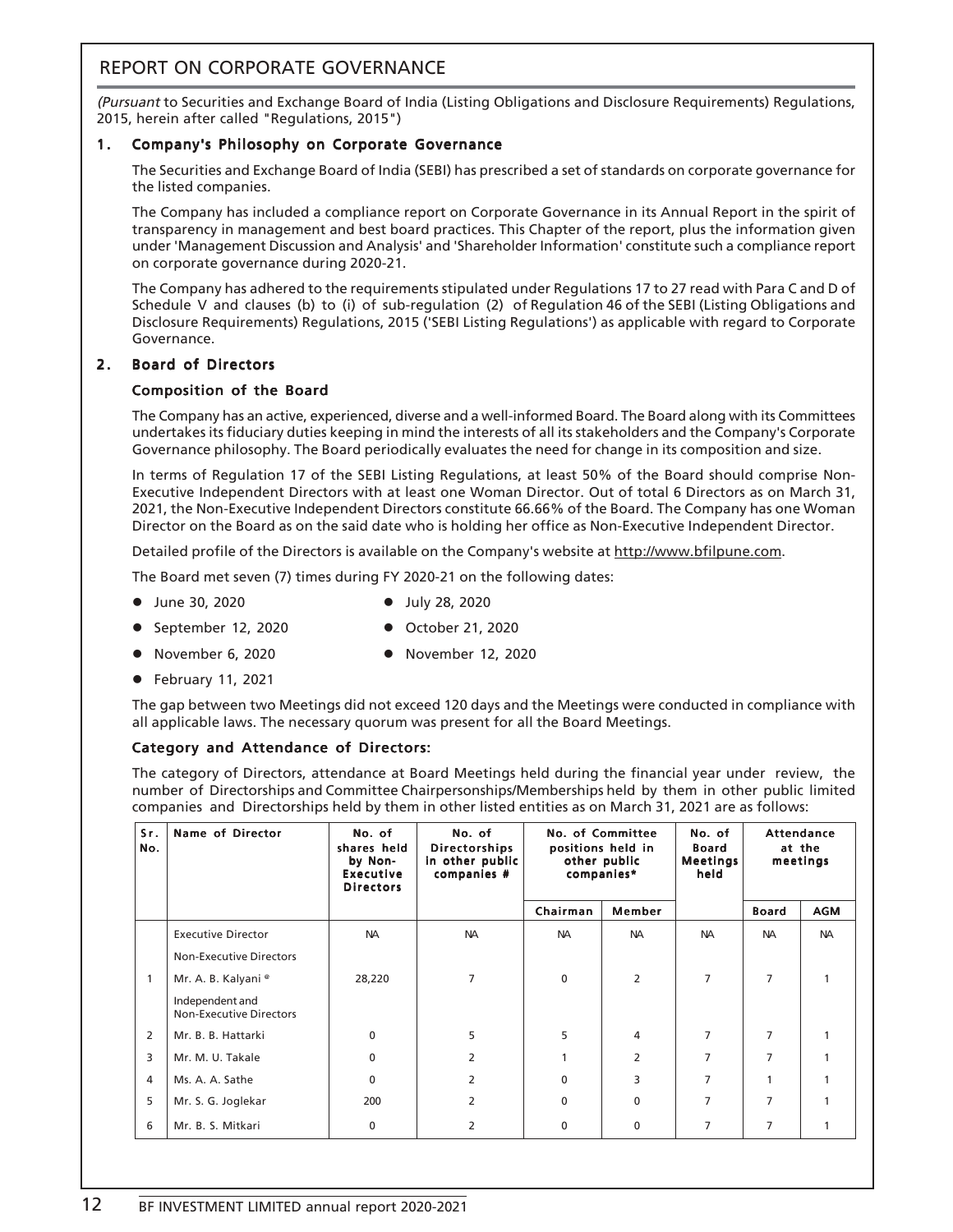Note:

- @ Promoters within the meaning of Securities Exchange Board of India (SEBI) (Substantial Acquisition of Shares & Takeover) Regulations, 2011.
- # Other Directorships exclude directorships in private limited companies, foreign companies and companies under Section 8 of the Companies Act, 2013.
- For this purpose only Audit and Stakeholders' Relationship Committees of the Public Limited Companies have been considered

The Eleventh (11th) Annual General Meeting ('e-AGM') of the Company for the Financial Year ('FY') 2019-20 was held on September 30, 2020 through video conferencing ('VC') / other audio visual means ('OAVM') in accordance with the relevant circulars issued by the Ministry of Corporate Affairs ('MCA') and the Securities and Exchange Board of India ('SEBI'). All the Directors of the Company were present at the 11th AGM.

| Sr.           | Name of the Director | Name of the listed entities<br>in which Director holds<br>Directorship |                                 | Category of<br><b>Directorship</b> |
|---------------|----------------------|------------------------------------------------------------------------|---------------------------------|------------------------------------|
| 1             | Mr. A. B. Kalyani    | 1                                                                      | Bharat Forge Ltd.               | <b>Executive Director</b>          |
|               |                      | 2                                                                      | Kalyani Steels Ltd.             | Director                           |
|               |                      | 3                                                                      | Kalyani Investment Company Ltd. | <b>Director</b>                    |
|               |                      | 4                                                                      | Hikal Ltd.                      | <b>Director</b>                    |
|               |                      | 5                                                                      | <b>BF Utilities Ltd.</b>        | Director                           |
|               |                      | 6                                                                      | Schaeffler India Ltd.           | Independent Director               |
| $\mathcal{P}$ | Mr. B. B. Hattarki   | 1                                                                      | <b>BF Utilities Ltd.</b>        | Director                           |
|               |                      | 2                                                                      | Kalyani Investment Company Ltd. | Director                           |
|               |                      | 3                                                                      | <b>Automotive Axles Ltd</b>     | <b>Director</b>                    |
|               |                      | 4                                                                      | Kalyani Steels Ltd.             | <b>Director</b>                    |
| 3             | Mr. M. U. Takale     | 1                                                                      | Kalyani Steels Ltd.             | <b>Director</b>                    |
| 4             | Ms. A. A. Sathe      | 1                                                                      | <b>BF Utilities Ltd.</b>        | <b>Director</b>                    |
| 5             | Mr. S. G. Joglekar   |                                                                        | Kalyani Investment Company Ltd. | Director                           |
| 6             | Mr. B. S. Mitkari    |                                                                        | <b>BF Utilities Ltd.</b>        | <b>Director</b>                    |

#### Directors and their Directorships in other listed Companies are as under :

Notes :

- 1. Directorships held in foreign companies, private limited companies, one person companies and companies under Section 25 of the Companies Act, 1956 / under Section 8 of the Companies Act, 2013 have not been considered.
- 2. None of the Directors on the Board is a Director of more than eight listed companies.

None of the Directors are related to any other Director of the Company within the meaning of Section 2(77) of the Companies Act, 2013 and rules thereof.

# Shareholding of Directors as on March 31, 2021:

| Sr. No. | Name of Director   | Category   | Equity Shares of Rs.5 each |
|---------|--------------------|------------|----------------------------|
|         | Mr. A. B. Kalyani  | <b>NED</b> | 28220                      |
| 2       | Mr. B. B. Hattarki | ID         | <b>NIL</b>                 |
| 3       | Mr. M. U. Takale   | ID         | <b>NIL</b>                 |
| 4       | Ms. A. A. Sathe    | ID         | <b>NIL</b>                 |
| 5       | Mr. S. G. Joglekar | ID         | 200                        |
| 6       | Mr. B. S. Mitkari  | <b>NED</b> | <b>NIL</b>                 |

NED - Non-Executive Director; ID - Independent Director;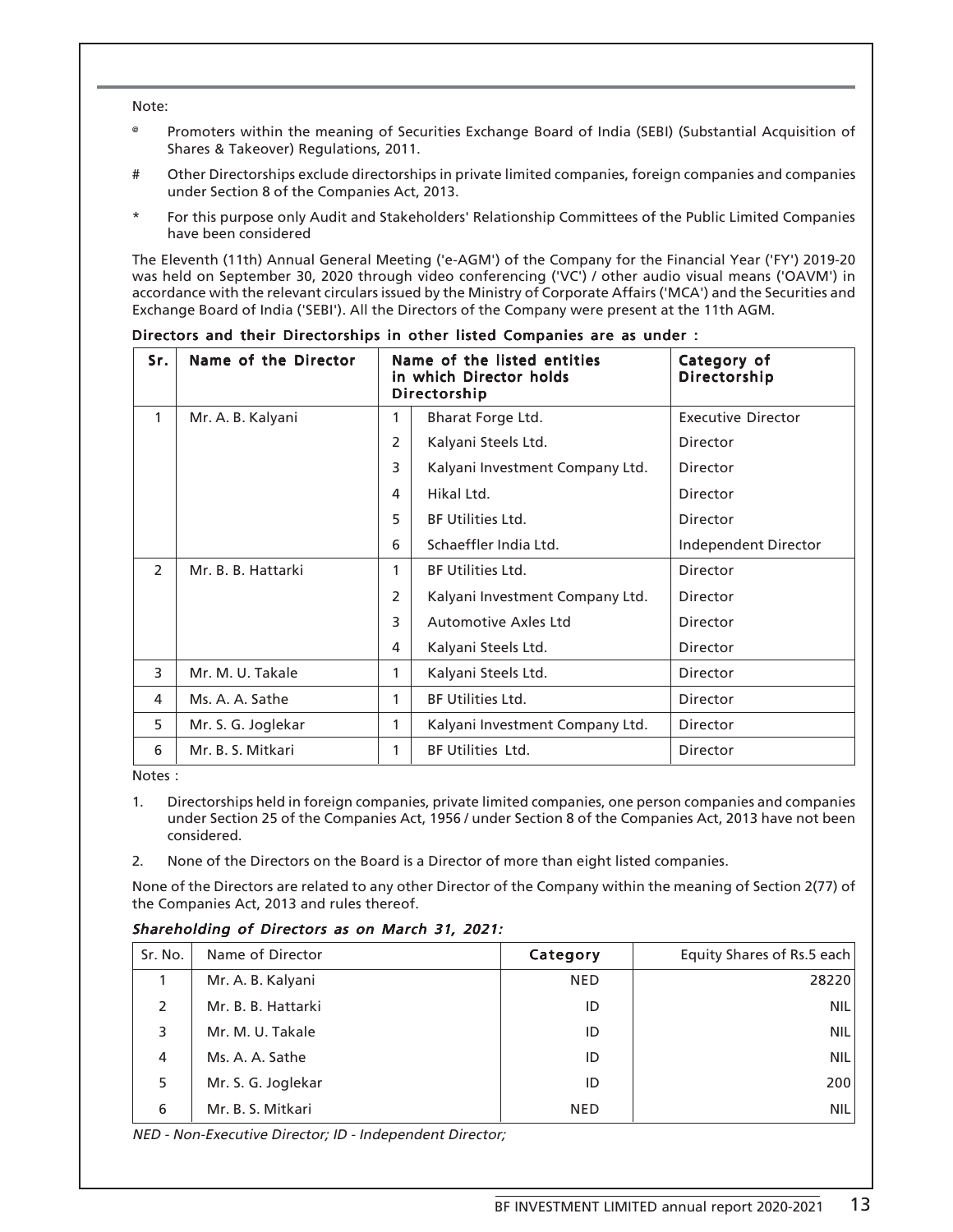Apart from the above, no Director holds any shares in the Company. The Company has not issued any convertible instruments

None of the Directors of the Company is related to each other and there are no *inter se* relationships between the Directors.

None of the Directors on the Board is a Member of more than 10 Committees and Chairperson of more than 5 Committees (Committees being Audit Committee and Stakeholders Relationship Committee as per Regulation 26(1) of the SEBI Listing Regulations) across all the public companies in which he/she is a Director. All the Directors have made the requisite disclosures regarding committee positions held by them in other companies.

None of the Directors hold office in more than 10 public limited companies as prescribed under Section 165(1) of the Act. No Director holds directorships in more than 7 listed companies. None of the Non-Executive Directors is an Independent Director in more than 7 listed companies as required under the SEBI Listing Regulations. Further, the CEO does not serve as Independent Director in any listed company.

# Key Skills, Expertise and Competencies of the Board of Directors

The Board of the Company is highly structured to ensure a high degree of diversity by age, education/qualifications, professional background, sector expertise, special skills and geography. The Board of Directors have, based on the recommendations of the Nomination & Remuneration Committee, identified the following core skills/ expertise/competencies as required in the context of the businesses and sectors of the Company for its effective functioning and the same is mapped against each of the Directors

| <b>Skill</b>                      | <b>Skill definitions</b>                                                           |
|-----------------------------------|------------------------------------------------------------------------------------|
| <b>Business Acumen</b>            | Ability to understand business environment and identify new business opportunities |
| Leadership                        | Ability to lead a large team of professionals                                      |
| Technology                        | Passion for technology upgradation                                                 |
| Legal and Regulatory<br>knowledge | Understanding of regulatory and legal frameworks in Taxation                       |

# Disclosure of Expertise or Skills of Directors

Following are the core skills / expertise / competencies as required in the context of its business(es) and sector(s) for it to function effectively:

General Management, Finance and Accounting, Corporate Laws, Automotive Industry, Operations, Corporate Strategy, Finance and Corporate Treasury, Manufacturing, Engineering, Business

The following table states the identified core skills/expertise/competencies mapped for each of the Director:

| Sr. | Name of Directors  | Expertise, Skills in specific functional ares                                                                      |
|-----|--------------------|--------------------------------------------------------------------------------------------------------------------|
|     | Mr. A. B. Kalyani  | Business Acumen, Leadership, Technology, Automotive Industry, Corporate<br><b>Strategy and Business Management</b> |
| 2   | Mr. B. B. Hattarki | Technology, Automotive Industry, Operations and Manufacturing                                                      |
| 3   | Mr. M. U. Takale   | Technology, Leadership, Automotive Industry, Engineering and Manufacturing                                         |
| 4   | Mr. S. G. Joglekar | Leadership, Legal and Regulatory knowledge, Finance & Accounting and<br>Corporate Treasury                         |
| 5.  | Ms. A. A. Sathe    | Legal and Regulatory knowledge, Corporate Laws, Legal and Taxation                                                 |
| 6   | Mr. B. S. Mitkari  | Legal and Regulatory knowledge, Finance & Accounting, Corporate laws, Legal<br>and Operations.                     |

## Board Procedure

For seamless scheduling of Meetings, the calendar of Meetings of the Board and Committees is circulated and agreed upon at the beginning of the year.

The Company Secretary tracks and monitors the Board and Committee proceedings to ensure that the terms of reference/charters are adhered to, decisions are properly recorded in the minutes and actions on the decisions are tracked. The terms of reference/charters are amended and updated from time to time in order to keep the functions and role of the Board and Committees at par with the changing statutes. Meeting effectiveness is ensured through clear agenda, circulation of material in advance and as per statutory timelines, detailed presentations at the Meetings.

The Board plays a critical role in the strategy development of the Company. To enable the Board to discharge its responsibilities effectively and take informed decisions, the CEO apprises the Board on the overall performance of the Company every quarter.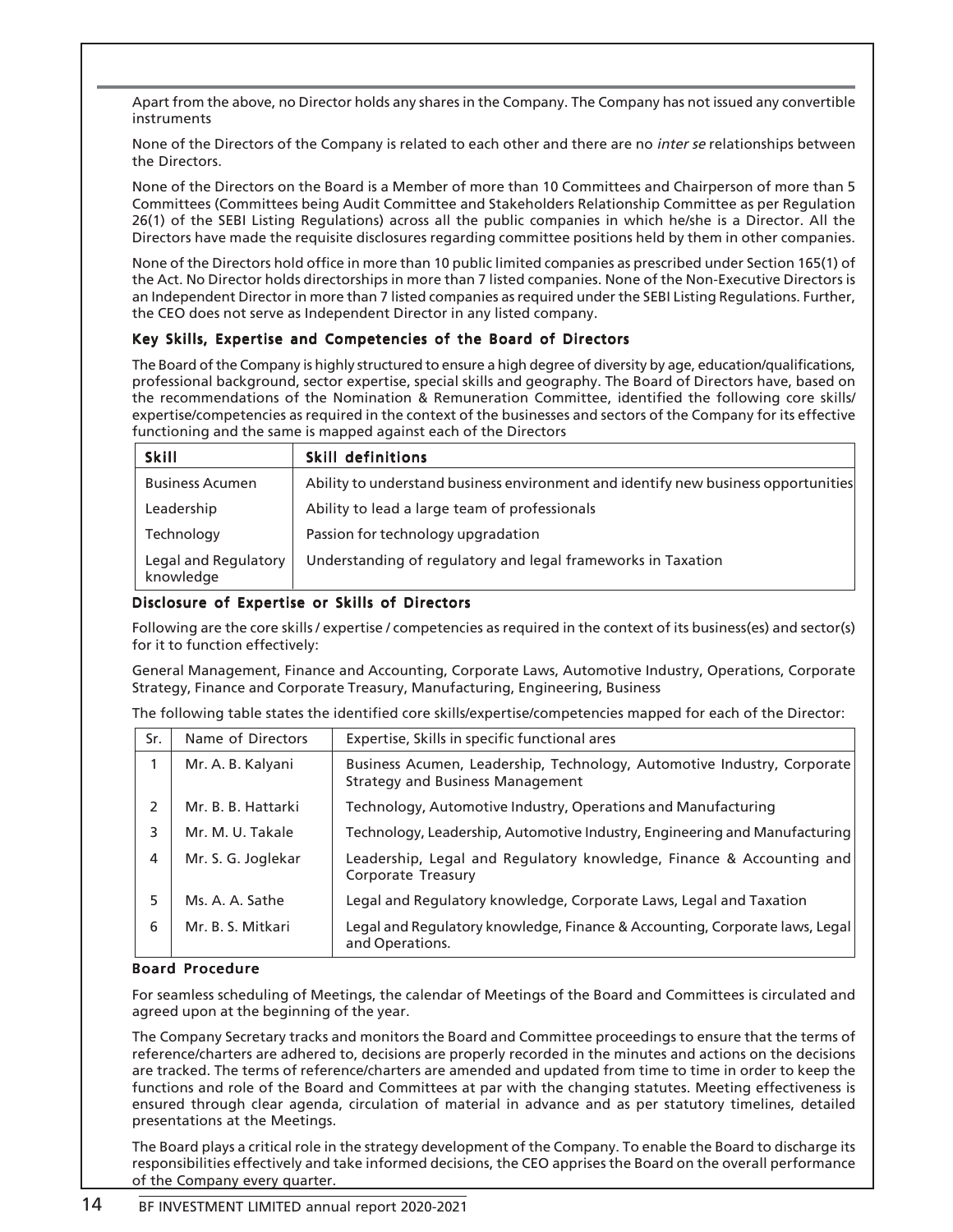The Board periodically reviews the strategy, annual business plan, business performance of the Company. Amongst other things, the Board also reviews the compliance reports of the laws applicable to the Company, internal financial controls and financial reporting systems, adoption of quarterly/half-yearly/annual results, minutes of the Meetings of the Audit and other Committees of the Board.

In addition to the information required under Regulation 17(7) read with Part A of Schedule II of the SEBI Listing Regulations which is required to be placed before the Board, the Directors are also kept informed of major events.

# Independent Directors

The Company currently has 4 Non-Executive Independent Directors (including 1 Woman Director) which comprise 66.66% of the total strength of the Board of Directors.

During the year under review, Ms. Aarti A. Sathe was reappointed as Director for the 2nd term of 5 years, none of the Independent Director(s) of the Company resigned.

## Independence of Directors

The Company has received a declaration from the Independent Directors confirming that they meet the criteria of independence as prescribed under Section 149(6) of the Act read with Regulation 16(1)(b) of the SEBI Listing Regulations. In terms of Regulation 25(8) of the SEBI Listing Regulations, the Independent Directors have confirmed that they are not aware of any circumstances or situations which exist or may be reasonably anticipated that could impair or impact their ability to discharge their duties.

In the opinion of the Board, the Independent Directors fulfil the conditions of independence specified in the Act and the SEBI Listing Regulations and are independent of the management.

Further, the Independent Directors have in terms of Section 150 of the Act read with Rule 6 of the Companies (Appointment & Qualification of Directors) Rules, 2014, confirmed that they have enrolled themselves in the Independent Directors' Databank maintained with the Indian Institute of Corporate Affairs ('IICA'). They are exempt from the requirement to undertake the online proficiency self-assessment test conducted by IICA.

#### Meeting of Independent Directors

During the year under review, one (1) meeting of the Independent Directors of the Company was held on February 11, 2021 as required under Schedule IV to the Act (Code of Independent Directors) and Regulation 25(3) of the SEBI Listing Regulations. At their Meeting, the Independent Directors reviewed the performance of Non-Independent Directors and the Board as a whole including the Chairman of the Board after taking the views of other Non-Executive Directors and also assessed the quality, quantity and timeliness of flow of information between the Company's management and the Board that is necessary for the Board to effectively and reasonably perform their duties.

The Meeting was attended by all the Independent Directors as on that date and Mr. B. B. Hattarki chaired the said Meeting.

Terms and Conditions of appointment of Independent Directors

All the Independent Directors of the Company have been appointed as per the provisions of the Act and the SEBI Listing Regulations. Formal letters of appointment are issued to the Independent Directors after their appointment by the Members. As required by Regulation 46 of the SEBI Listing Regulations, the terms and conditions of their appointment have been disclosed on the website of the Company at http://www.bfilpune.com

## Induction and Familiarisation Programme for Directors

The Company has a familiarisation programme for its Independent Directors. The objective of the programme is to familiarise the Independent Directors to enable them to understand the Company, its operations, strategies, business, functions, policies, industry and environment in which it functions and the regulatory environment applicable to it. These include orientation programme upon induction of new Directors as well as other initiatives to update the Directors on a continuous basis.

Pursuant to Regulation 25(7) of the SEBI Listing Regulations, the Company imparted various familiarisation programmes to its Directors .

Pursuant to Regulation 46 of the SEBI Listing Regulations, the details of such familiarisation programme during FY 2020-21 are available on the website of the Company at http://www.bfilpune.com

# Appointment/Re-appointment of Directors

As required under Regulation 26(4) and Regulation 36(3) of the SEBI Listing Regulations and Secretarial Standards - 2 on General Meetings issued by the Institute of Company Secretaries of India, particulars of Directors seeking appointment/re-appointment at this AGM are given in the Notice of the AGM which forms part of this Integrated Annual Report.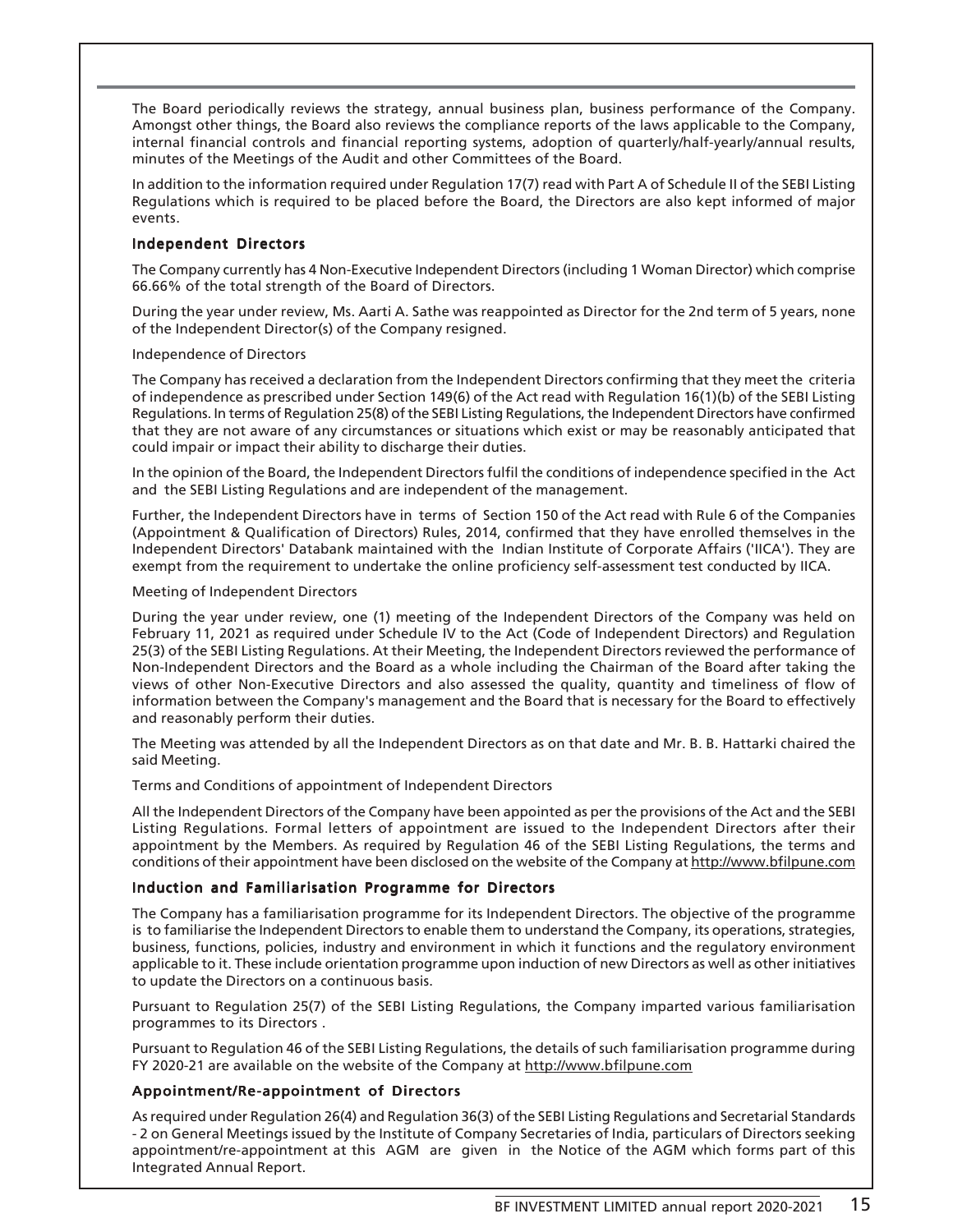# Code of Conduct

The Company has formulated Code of Conduct for its Directors, Senior Management Personnel and other Executives which is available on the website of the Company at http://www.bfilpune.com

The Board has also adopted a Code of Conduct for Non-Executive Directors, which incorporates the duties of Independent Directors as laid down in Schedule IV to the Act ('Code for Independent Directors') and Regulation 17(5) of the SEBI Listing Regulations and the same is available on the website of the Company at http:// www.bfilpune.com

As on March 31, 2021, all the Board Members and Senior Management of the Company have affirmed compliance with their respective Codes of Conduct. A declaration to this effect duly signed by the CEO forms part of this Report.

Apart from reimbursement of expenses incurred in discharging their duties and the remuneration that the Directors would be entitled under the Act as Non-Executive Directors, except for Mr. A. B. Kalyani, none of the Directors have any other material pecuniary relationships or transactions with the Company, its Promoters, its Directors or its Senior Management during the two immediately preceding financial years.

Senior Management of the Company have made disclosures to the Board confirming that there are no material, financial and/or commercial transactions between them and the Company which could have potential conflict of interest with the Company at large

## 3. Audit Committee

The Audit Committee's role is to assist the Board fulfil its Corporate Governance and overseeing responsibilities in relation to the Company's financial reporting process carried out by the Management, internal control system, risk management system and internal and external audit functions. The Audit Committee functions according to its terms of reference that defines its composition, authority, responsibilities and reporting functions. All the items listed in Section 177 of the Act and Regulation 18(3) read with Part C of Schedule II of the SEBI Listing Regulations are covered in its terms of reference.

#### Terms of Reference

The Audit Committee of the Company is responsible for supervising the Company's internal controls and financial reporting process and inter alia, performs the following functions:

- i.) Recommendation for appointment, remuneration and terms of appointment of auditors of the Company;
- ii.) Review and monitor the auditor's independence and performance, and effectiveness of audit process;
- iii.) Examination of the financial statements and the auditors' report thereon;
- iv.) Approval or any subsequent modification of transactions of the Company with related parties;
- v.) Scrutiny of inter-corporate loans and investments;
- vi.) Valuation of undertakings or assets of the Company, wherever it is necessary;
- vii.) Evaluation of internal financial controls and risk management systems;
- viii.) Monitoring the end use of funds raised through public offers and related matters
- ix.) Reviewing of the Company's financial reporting process and disclosure of financial information to ensure that the financial statement is correct, sufficient and credible;
- x.) Reviewing with management the annual financial statements before submission to the Board;
- xi.) Reviewing with the management, external auditors and internal auditor, the adequacy of internal control systems;
- xii.) Discussing with internal auditor any significant finding and follow up on such issues;
- xiii.) Discussing with the external auditors before the audit commences on the nature and scope of audit, as well as having post audit discussion to ascertain any areas of concern;
- xiv.) Reviewing any changes in accounting policies or practices as compared to last completed financial year and commenting on any deviation from accounting standards;
- xv.) Reviewing details of related party transactions exceeding 1% of last year's turnover;
- xvi.) Reviewing the Company's financial and risk management policies;
- xvii.) Approval of payment to Statutory Auditors for any other services rendered by Statutory Auditors;
- xviii.) Reviewing, with the management, the quarterly financial statements before submission to the Board for approval;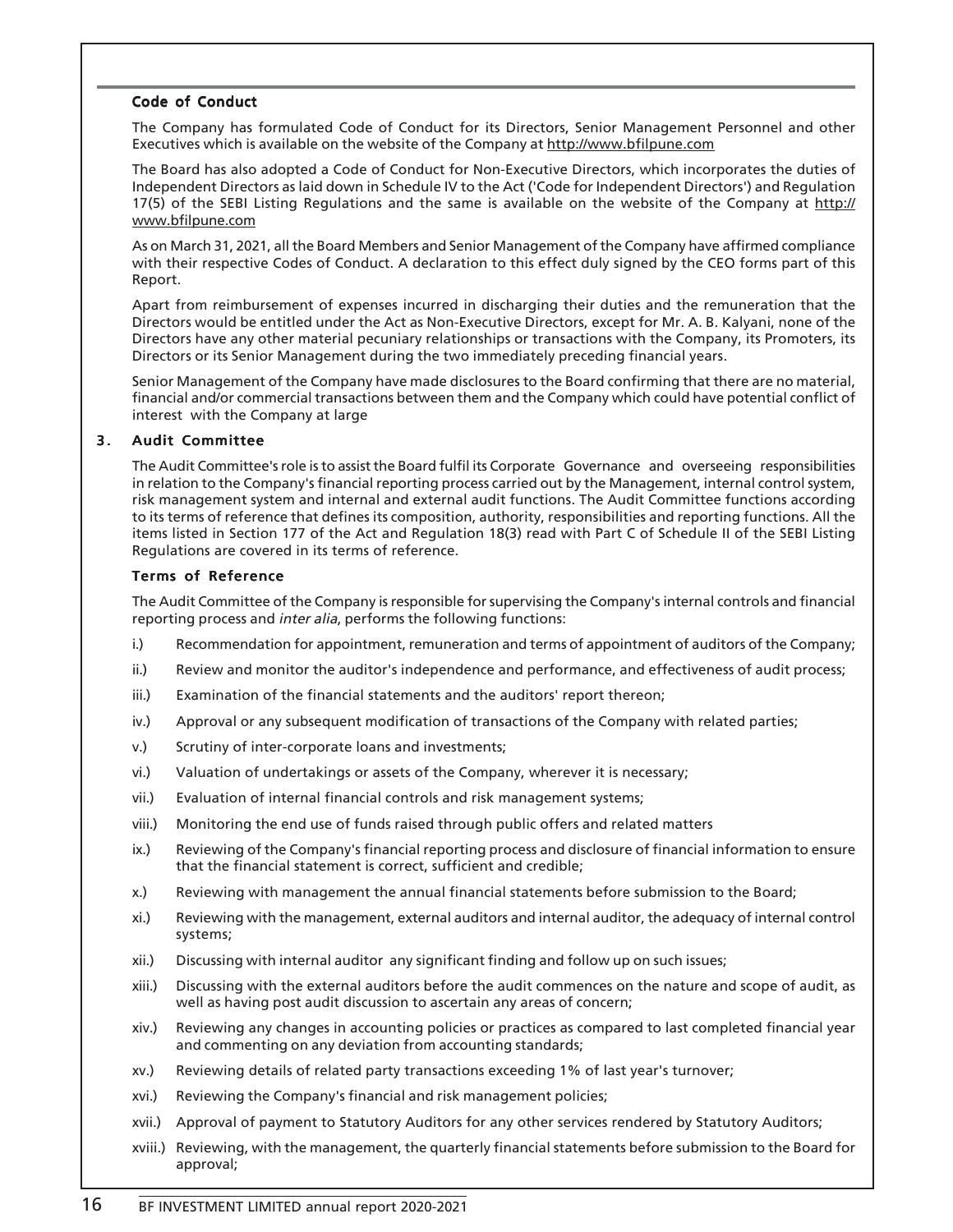- xix.) Reviewing the adequacy of internal audit funcation, if any, including the structure of the Internal Audit department, staffing and seniority of the official heading the department, reporting structure coverage and frequency of internal audit;
- xx.) Reviewing the findings of any internal investigations by the internal auditors into matters where there is suspected fraud or irregularities or failure of internal control systems of a material nature and reporting the matter to the Board;
- xxi.) To look into the reason for substantial default in the payment to the depositors, debenture holders, shareholders (in case of non payment of declared Dividends) and creditors;
- xxii.) To review the functioning of the whistle blower mechanism;
- xxiii.) Approval of appointment of CFO (i.e. the whole time finance Director or any other person heading the finance function or discharging that function) after accessing the qualifications, experience and background, etc. of the candidate;
- xxiv.) Carrying out any other function as is mentioned in the terms of reference of audit committee.

Further, pursuant to Regulation 18(2)(c) of the SEBI Listing Regulations, the Audit Committee is empowered to investigate any activity within its terms of reference, seek information it requires from any employee, obtain outside legal or other Independent professional advice and secure attendance of outsiders with relevant expertise, if considered necessary. Apart from the above, the Audit Committee also exercises the role and powers entrusted upon it by the Board of Directors from time to time.

## Meetings Held

During FY 2020-21, six (6) Meetings of the Audit Committee were held on the following dates:

- July 28, 2020 **●** July 28, 2020
- September 12, 2020 **●** November 6, 2020
- November 12, 2020 February 11, 2021

The gap between two Meetings did not exceed 120 days. Necessary quorum was present for all the Meetings of the Committee.

## Composition and Attendance

| Name of the Member               | Category | No. of Meetings<br>held during tenure | No. of Meetings<br>attended |
|----------------------------------|----------|---------------------------------------|-----------------------------|
| Mr. B. B. Hattarki (Chairperson) |          |                                       |                             |
| Mr. M. U. Takale                 | ID       |                                       |                             |
| Ms. A. A. Sathe                  |          |                                       |                             |

ID - Independent Director; NED - Non-Executive Director

The Company Secretary acts as the Secretary to the Audit Committee. The composition of the Committee is in conformity with Section 177 of the Act and Regulation 18(1) of the SEBI Listing Regulations.

The Chairperson of the Audit Committee has one-on-one meetings both with the Internal Audit Team and the Statutory Auditors on a periodic basis to discuss key concerns, if any.

The Chief Executive Officer & Chief Financial Officer, Company Secretary, Statutory Auditor, Internal Auditor attend and participate in all the Meetings of the Committee. Internal Audit Reports are discussed. During the year under review, the Committee reviewed the key audit findings covering operational, financial and compliance areas, internal financial controls and financial reporting systems. The Committee reviewed Related Party Transactions. During the year under review, the Audit Committee reviewed the process and controls for Insider Trading and also adopted a framework for levying penalties in case of any violation under the Insider Trading Code .

The Chairperson of the Audit Committee briefs the Board at each Board Meeting about the significant discussions at the Audit Committee Meetings including the internal audit matters. The minutes of each of the Audit Committee Meetings are placed in the next Meeting of the Board after they are confirmed by the Committee.

Mr. B. B. Hattarki, Chairperson of the Audit Committee, was present at the last e-AGM held on September 30, 2020.

## 4 . Nomination and Remuneration Committee

The role of the Nomination and Remuneration Committee ('NRC') is to oversee the selection of Directors and Senior Management Personnel based on criteria related to the specific requirement of expertise and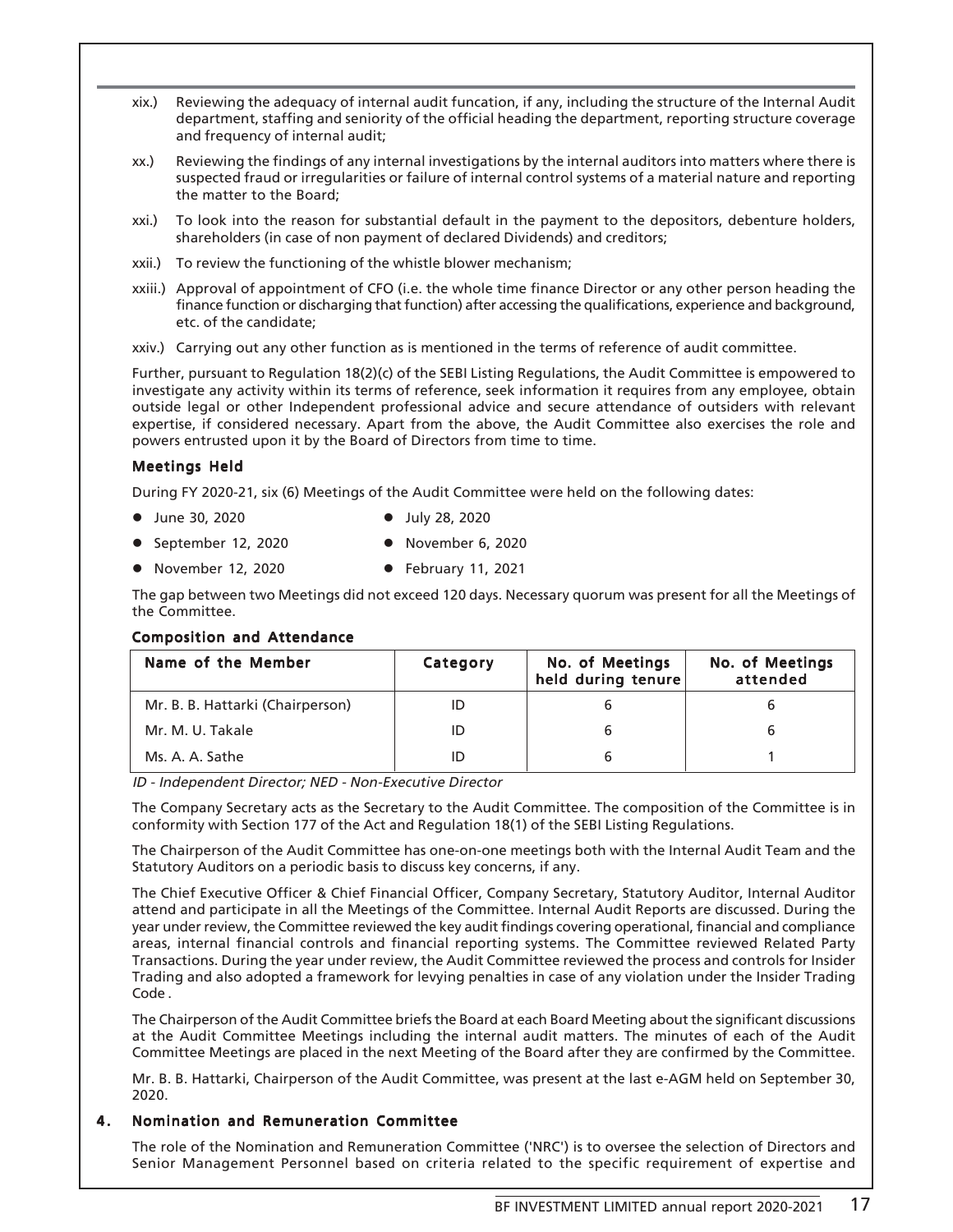independence. The NRC evaluates the performance of Directors and Senior Management Personnel based on the expected performance criteria. The NRC also recommends to the Board the remuneration payable to Directors and Senior Management Personnel of the Company.

The Policy of the Company including the terms of reference is disclosed on the Company's website http:// www.bfilpune.com

# Meetings Held

During FY 2020-21, three (3) Meetings of the NRC were held on the following dates:

• June 30, 2020 **•** July 28, 2020

 $\bullet$  February 11, 2021

The necessary quorum was present for all the Meetings of the Committee.

## Composition and Attendance

| Name of the Member               | Category   | No. of Meetings<br>held during tenure | No. of Meetings<br>attended |
|----------------------------------|------------|---------------------------------------|-----------------------------|
| Mr. B. B. Hattarki (Chairperson) |            |                                       |                             |
| Mr. A. B. Kalyani                | <b>NED</b> |                                       |                             |
| Ms. M. U. Takale                 |            |                                       |                             |

ID - Independent Director; NED - Non-Executive Director

Mr. B. B. Hattarki, Chairman of the NRC, was present at the last e-AGM held on September 30, 2020.

The composition and terms of reference of the NRC are in compliance with the provisions of Section 178(1) of the Act and Regulation 19 of the SEBI Listing Regulations.

The Chairman of the NRC briefs the Board at each Board Meeting about the significant discussions at the NRC Meetings.

## Board and Director Evaluation

In terms of the requirement of the Act and the SEBI Listing Regulations, during the year under review, the Board has carried out an annual performance evaluation of its own performance, performance of the Directors as well as the evaluation of the working of its Committees. The exercise was led by the Chairman of the NRC along with the Chairman of the Board.

## Criteria for Evaluation

The performance evaluation criteria for Independent Directors is determined by the Nomination and Remuneration Committee. An indicative list of factors on which evaluation was carried out includes participation and contribution by a director, commitment, effective deployment of knowledge and expertise, integrity and maintenance of confidentiality and independence of behaviour and judgement.

The procedure followed for the performance evaluation of the Board, Committees and Individual Directors is detailed in the Board's Report

## Remuneration of Directors

The Company's philosophy for remuneration of Directors, Key Managerial Personnel ('KMP') and all other employees is to promote leadership, skill, development and innovation. The Company has adopted a Policy for remuneration of Directors, KMP and other employees, which is aligned to this philosophy.

The principles governing the Company's Remuneration Policy is provided in the Board's Report. The said Policy is also uploaded on the website of the Company at http://www.bfilpune.com

#### Chief Executive Officer

The Company pays remuneration by way of salary, allowances (variable pay) to its Chief Executive Officer. Annual increments are recommended by the NRC and are effective April 1 each year.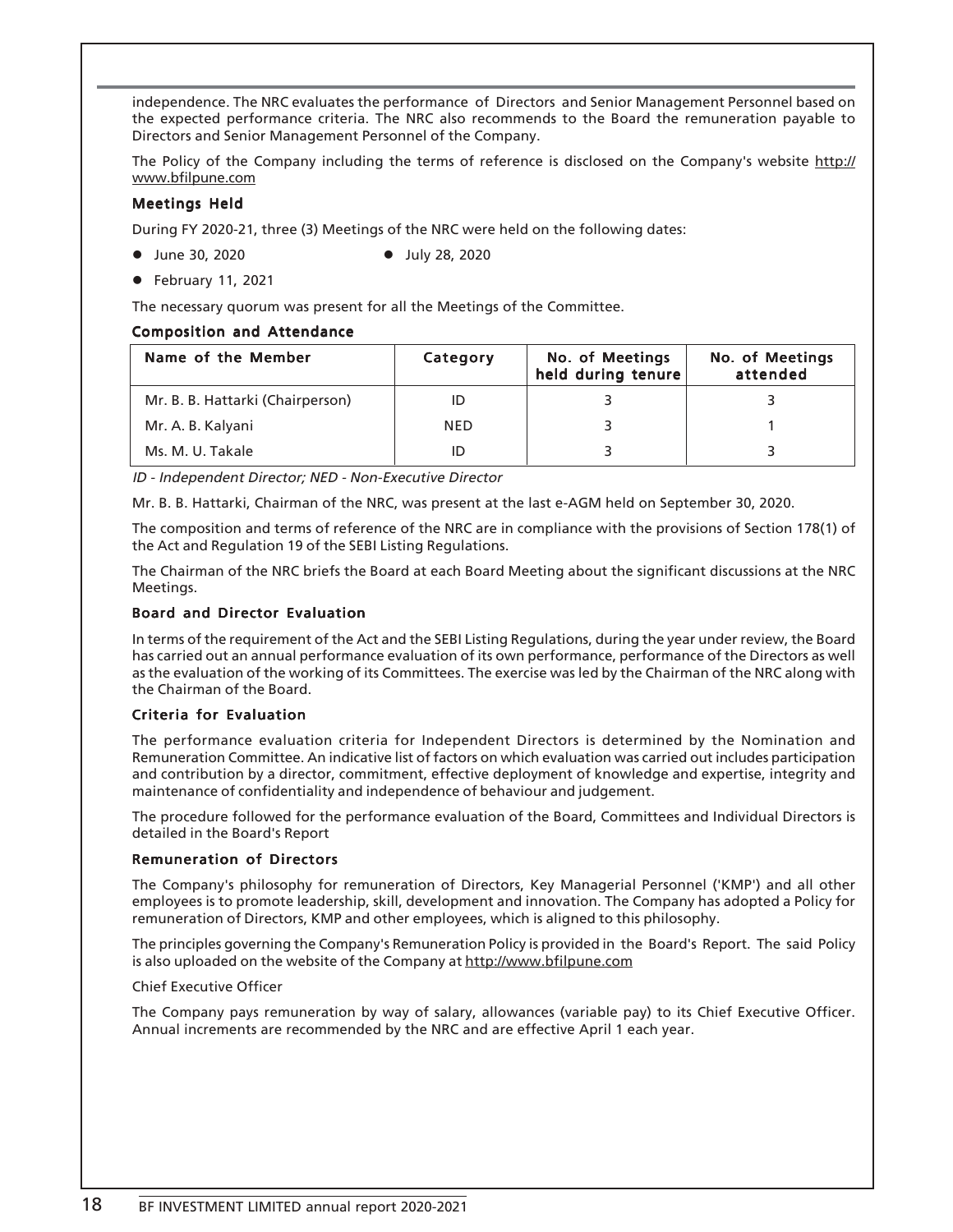| Details of Remuneration to Key Managerial Personnel other than Managing Director / Manager |  |  |  |  |
|--------------------------------------------------------------------------------------------|--|--|--|--|
| / Whole Time Director                                                                      |  |  |  |  |

|    | <b>MINATION IN BUILDING</b>                                                                     |                                                               |                                                 |                 |  |
|----|-------------------------------------------------------------------------------------------------|---------------------------------------------------------------|-------------------------------------------------|-----------------|--|
|    | <b>Particulars of Remuneration</b>                                                              | <b>Mr. S.R.</b><br>Kshirsagar*<br>Company<br><b>Secretary</b> | Mr. J.G.<br>Patwardhan*<br><b>CEO &amp; CFO</b> | Total<br>Amount |  |
| 1. | <b>Gross Salary</b>                                                                             |                                                               |                                                 |                 |  |
|    | a) Salary as per provisions contained in<br>Section 17(1) of the Income Tax Act, 1961           |                                                               |                                                 |                 |  |
|    | b) Value of perquisites under Section 17(2) of<br>the Income Tax Act, 1961                      |                                                               |                                                 |                 |  |
|    | Profits in lieu of salary under Section 17(3) of<br>C)<br>the Income Tax Act, 1961              |                                                               |                                                 |                 |  |
|    | 2. Stock Option                                                                                 | 1.33                                                          | 3.63                                            | 4.96            |  |
|    | 3. Sweat Equity                                                                                 |                                                               |                                                 |                 |  |
| 4. | Commission                                                                                      |                                                               |                                                 |                 |  |
|    | As % profit                                                                                     |                                                               |                                                 |                 |  |
|    | Others, specify                                                                                 |                                                               |                                                 |                 |  |
|    | 5. Others, please specify (Company's contribution<br>towards Provident Fund and Superannuation) |                                                               |                                                 |                 |  |
|    | Total **                                                                                        | 1.33                                                          | 3.63                                            | 4.96            |  |

 $(Amount in$  Million $)$ 

\* on deputation

\*\* Represents amounts paid to employer in respect of Key Managerial Personnel on deputation.

Non-Executive Directors

The Non-Executive Directors are paid sitting fees for attending the Board Meetings.

The Company also pays commission to the Non-Executive Directors within the ceiling of 3% per annum of the net profits of the Company as computed under the applicable provisions of the Act. The said commission is decided each year by the Board of Directors and distributed amongst the Non-Executive Directors based on their attendance and contribution at the Board and Committee Meetings. The Company also reimburses out-ofpocket expenses incurred by the Directors for attending the Meetings.

Details of sitting fees paid and commission payable to the Non-Executive Directors for FY ended March 31, 2021 is given below:

|                      |                                               | (Amount in Rs.)                                      |
|----------------------|-----------------------------------------------|------------------------------------------------------|
| Name of the Director | <b>Sitting Fees paid</b><br>during FY 2020-21 | Commission (for FY 2020-21<br>payable in FY 2021-22) |
| Mr. A. B. Kalyani    | 35,000                                        | 25,00,000                                            |
| Mr. B. S. Mitkari    | 35,000                                        | 5,00,000                                             |
| Mr. B. B. Hattarki   | 35,000                                        | 5,00,000                                             |
| Mr. M. U. Takale     | 35,000                                        | 5,00,000                                             |
| Ms. A. A. Sathe      | 5,000                                         | 5,00,000                                             |
| Mr. S. G. Joglekar   | 35,000                                        | 5,00,000                                             |
|                      | 1,80,000                                      | 50,00,000                                            |

As per the practice, commission to the Directors is paid after the annual accounts are adopted by the Members at the AGM. The Company has not granted any stock options to its Directors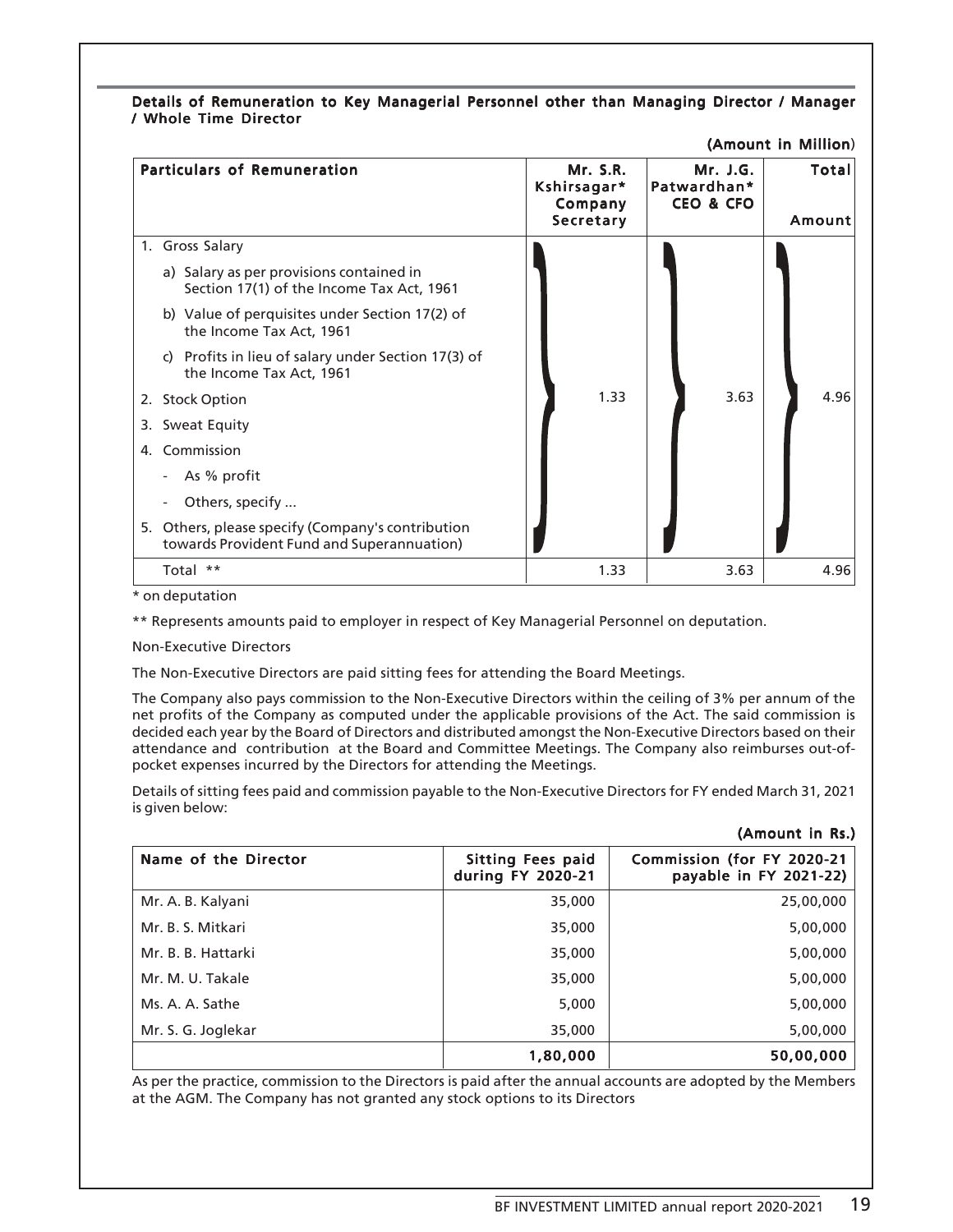# Service Contract, Severance Fees and Notice Period

| <b>Terms of Agreement</b>    | Mr. J. G. Patwardhan, CEO, CFO                                                                                                                                                                                  |
|------------------------------|-----------------------------------------------------------------------------------------------------------------------------------------------------------------------------------------------------------------|
| <b>Period of Contract</b>    | 2 years up to April 30, 2021 $*$                                                                                                                                                                                |
| Severance fees/notice period | The Agreement may be terminated earlier, without any cause, by either<br>Party by giving to the other Party 90 days notice of such termination or the<br>Company paying 90 days basic salary in lieu of notice. |
|                              | There is no separate provision for payment of severance fees.                                                                                                                                                   |

\* Further renewed for 2 years w.e.f. May 3, 2021

#### Succession Plan

The Company has succession plans for the senior management. The Nomination and Remuneration Committee works on leadership succession plan

## Retirement Policy for Directors

The Directors retirement policy is in compliance with the prevailing rules and regulations.

## 5 . Stakeholders Relationship Committee

The Stakeholders Relationship Committee ('SRC') looks into various aspects of interest of shareholders. The Committee ensures cordial investor relations and oversees the mechanism for redressal of investors' grievances.

The Policy of the Company including the terms of reference is disclosed on the Company's website http:// www.bfilpune.com

#### Meetings Held

During FY 2020-21, five (5) Meetings of the SRC were held on the following dates:

- August 3, 2020  **September 14, 2020**
- 
- November 30, 2020 **•** December 7, 2020
- December 28, 2020

The necessary quorum was present for all the Meetings of the Committee.

## Composition and Attendance

| Name of the Member             | Category | <b>No. of Meetings</b><br>held during tenure | No. of Meetings<br>attended |
|--------------------------------|----------|----------------------------------------------|-----------------------------|
| Mr. M. U. Takale (Chairperson) |          |                                              |                             |
| Mr. B. B. Hattarki             |          |                                              |                             |
| Ms. A. A. Sathe                |          |                                              |                             |

ID - Independent Director

## Status of Investor Complaints

The status of investor complaints as on March 31, 2021 as reported under Regulation 13(3) of the SEBI Listing Regulations is as under:

| Complaints as on April 1, 2020 | O |
|--------------------------------|---|
| Received during the year       | 0 |
| Resolved during the year       | 0 |
| Pending as on March 31, 2021   | O |

The correspondence identified as investor complaints are letters received through statutory/regulatory bodies.

## Name, designation and address of the Compliance Officer

## Mr. S. R. Kshirsagar

Company Secretary BF Investment Limited Mundhwa, Pune - 411 036 Tel. No.: +91 20 2672 5257 Email: Secretarial@bfilpune.com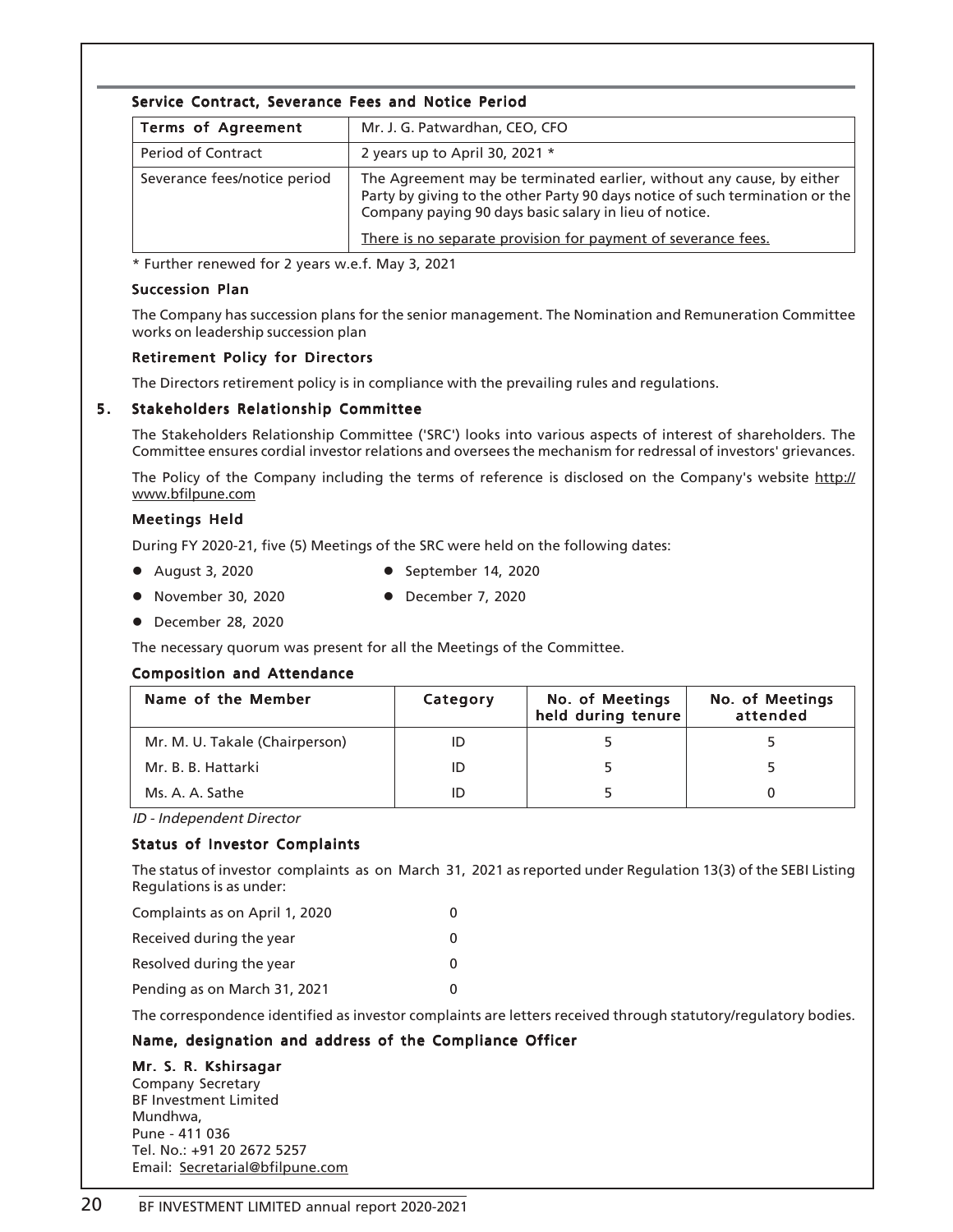The Chairperson of the SRC briefs the Board at each Board Meeting about the significant discussions at the SRC Meetings.

Mr. M. U. Takale, Chairperson of the SRC, was present at the e-AGM of the Company held on September 30, 2020.

# 6 . Corporate Social Responsibility Committee

The Corporate Social Responsibility ('CSR') Committee of the Board is constituted in accordance with the provisions of Section 135 of the Act. The CSR Committee has been entrusted with the specific responsibility of reviewing corporate social responsibility programmes. The scope of the CSR Committee also includes approving the budget of CSR activities, reviewing the CSR programmes, formulation of annual action plan and monitoring the CSR spends

The Policy of the Company including the terms of reference is disclosed on the Company's website http:// www.bfilpune.com

A CSR Report giving details of the CSR activities undertaken by the Company during the year under review, along with the amount spent forms part of the Board's Report.

## Meetings Held

During FY 2020-21, one (1) Meeting of the CSR Committee was held on February 11, 2021.

The necessary quorum was present for all the Meetings of the Committee.

## Composition and Attendance

| Name of the Member               | Category   | No. of Meetings<br>held during tenure | No. of Meetings<br>attended |
|----------------------------------|------------|---------------------------------------|-----------------------------|
| Mr. B. B. Hattarki (Chairperson) |            |                                       |                             |
| Mr. A. B. Kalyani                | <b>NED</b> |                                       |                             |
| Ms. M. U. Takale                 |            |                                       |                             |

ID - Independent Director; NED - Non-Executive Director

The Chairman of the CSR Committee briefs the Board at each Board Meeting about the significant discussions at the CSR Meetings.

Mr. B. B. Hattarki, Chairman of the CSR Committee, was present at the last e-AGM held on September 30, 2020.

## 7. Risk Management Committee

Regulation 21 of the SEBI Listing Regulations mandate top 500 listed entities, determined on the basis of market capitalisation as at the end of the immediate previous financial year, to constitute a Risk Management Committee ('RMC') with effect from April 1, 2019. However, the Company had voluntarily constituted a RMC in October 29, 2015. The primary role of the RMC is that of assisting the Board of Directors in overseeing the Company's risk management processes and controls.

The Policy of the Company including the terms of reference is disclosed on the Company's website http:// www.bfilpune.com

## Meetings Held

During FY 2020-21, one (1) Meeting was held on February 11, 2021

The necessary quorum was present for all the Meetings of the Committee.

## Composition and Attendance

| Name of the Member               | Category   | No. of Meetings<br>held during tenure | <b>No. of Meetings</b><br>attended |
|----------------------------------|------------|---------------------------------------|------------------------------------|
| Mr. B. B. Hattarki (Chairperson) |            |                                       |                                    |
| Mr. A. B. Kalyani                | <b>NED</b> |                                       |                                    |
| Ms. M. U. Takale                 |            |                                       |                                    |

ID - Independent Director; NED - Non-Executive Director

The Chairman of the RMC briefs the Board at each Board Meeting about the significant discussions at the RMC Meetings.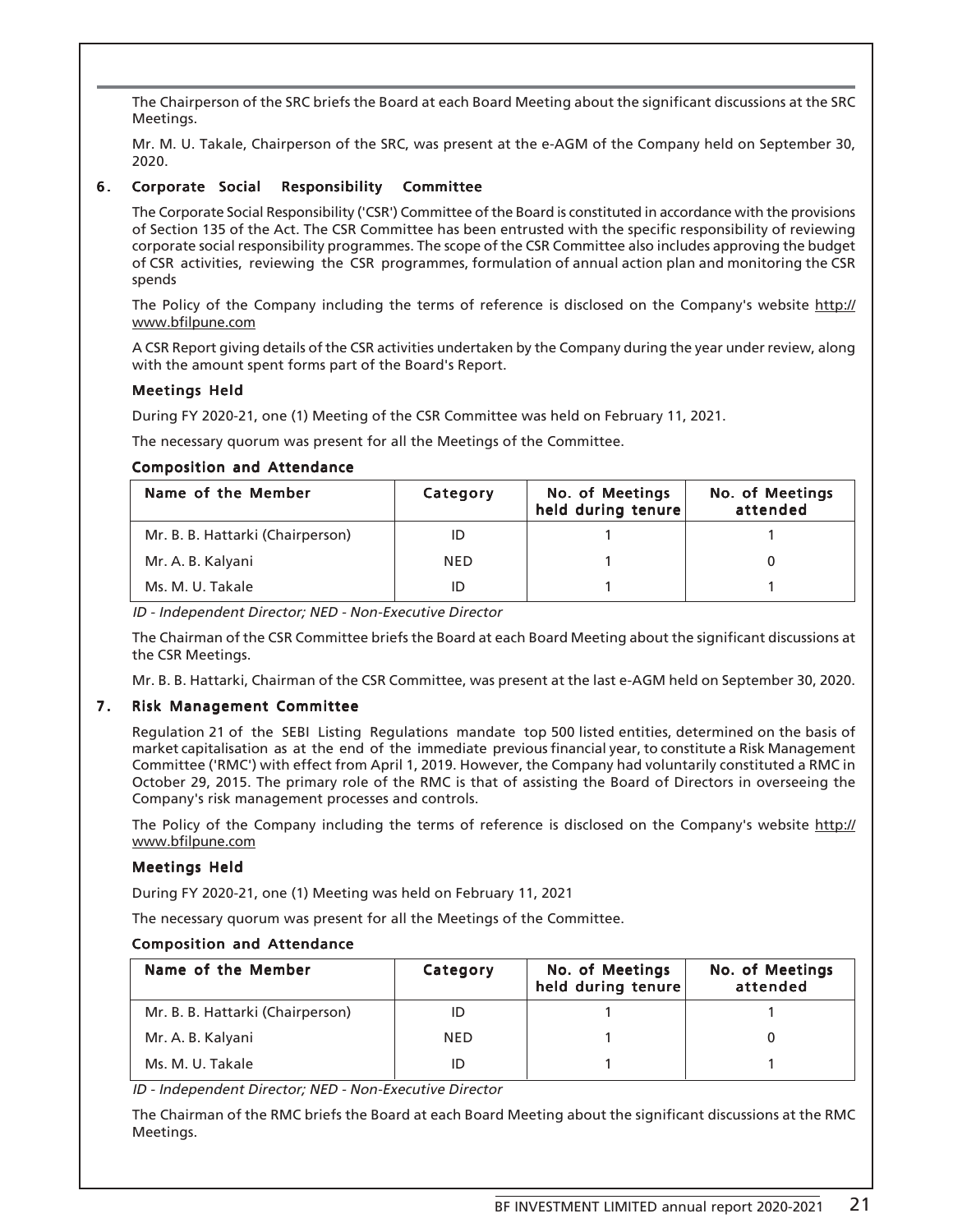# 8. General Body Meetings

# Annual General Meetings held and Special Resolution(s) passed:

Day, date, time and venue of AGMs held during the last 3 years and Special Resolutions passed are given as below:

| Year    | Day, Date and Time                                | Venue                                                                      | <b>Special Resolution(s)</b>                                                                                                                                                                                                                                                                                                         |
|---------|---------------------------------------------------|----------------------------------------------------------------------------|--------------------------------------------------------------------------------------------------------------------------------------------------------------------------------------------------------------------------------------------------------------------------------------------------------------------------------------|
| 2019-20 | Wednesday,<br>September 30, 2020<br>at 11:30 a.m. | VC/OAVM<br>Deemed Venue:<br>Mundhwa,<br>Pune Cantonment,<br>Pune - 411 036 | 1. Appointment of Ms. Aarti A. Sathe<br>(DIN: 06925030) as an Independent<br>Director of the Company, not liable to<br>retire by rotation, to hold office for a<br>second term of five consecutive years<br>commencing from September 19, 2020<br>up to September 18, 2025.<br>2. Payment of commission to Non Executive<br>Director |
| 2018-19 | Wednesday,<br>September 25, 2019<br>at 11:00 a.m. | Kalyani Steels Ltd,<br>Mundhwa,<br>Pune - 411 036                          | 1. Re-Appointment of Mr. Madan U. Takale<br>(DIN 01291287) as an Independent<br>Director<br>2. Payment of commission to Non Executive<br>Director                                                                                                                                                                                    |
| 2017-18 | Saturday,<br>September 1, 2018<br>at 11:00 a.m.   | Kalyani Steels Ltd,<br>Mundhwa,<br>Pune - 411 036                          | Re-Appointment of Mr.B.B. Hattarki<br>(DIN 00145710) as an Independent Director                                                                                                                                                                                                                                                      |

All resolutions moved at the last AGM were passed by the requisite majority of Members

No Extraordinary General Meeting of the Members was held during the year. During the year under review, no resolution was put through by Postal Ballot. Further, no resolution is being proposed to be passed through Postal Ballot.

# 9. Means of Communication

# Stock Exchange Intimations

All submissions to the Stock Exchanges are made through the respective electronic filing systems. All unpublished price sensitive information, material events or information as detailed in Regulation 30 of the SEBI Listing Regulations are disseminated to the Stock Exchanges by filing them with the National Stock Exchange of India Limited ('NSE') through NEAPS and with BSE Limited ('BSE') through BSE Online Portal.

They are also displayed on the Company's website at http://www.bfilpune.com

## Financial Results

The quarterly/half-yearly/annual financial results are published in the Financial Express (English) and Loksatta (Marathi). They are displayed under 'Investors' section of the Company's website viz. http://www.bfilpune.com They are also filed with the NSE through NEAPS and with BSE through BSE Online Portal.

# Company's Website

The Company's website is in line with the requirements laid down under Regulation 46 of the SEBI Listing Regulations. The section on 'Investors' serves to inform the Members by giving complete financial details, annual reports, shareholding patterns, stock exchange intimations, Company policies, etc.

The proceedings of the 11th AGM held on September 30, 2020 are also available under the 'Investors' section

# Transfer of unpaid dividend to Investor Education and Protection Fund (IEPF)

Pursuant to Section 124 of the Companies Act, 2013 and rules thereof, any money transferred to the Unpaid Dividend Account of a company, which remains unpaid or unclaimed for a period of seven years, shall be transferred by the Company to the Investor Education and Protection Fund (IEPF).

Since the Company has not declared any dividend in past, this clause is not applicable.

## Transfer of equity shares to the Investor Education and Protection Fund (IEPF)

Pursuant to provisions of Section 124(6) of the Companies Act, 2013 and rules thereof as amended from time to time, all shares, in respect of which dividend has not been paid or claimed for seven consecutive years or more, shall be transferred by the company in the name of Investor Education and Protection Fund (IEPF) alongwith a statement containing such details as may be prescribed.

Since the Company has not declared any dividend in past, this clause is not applicable.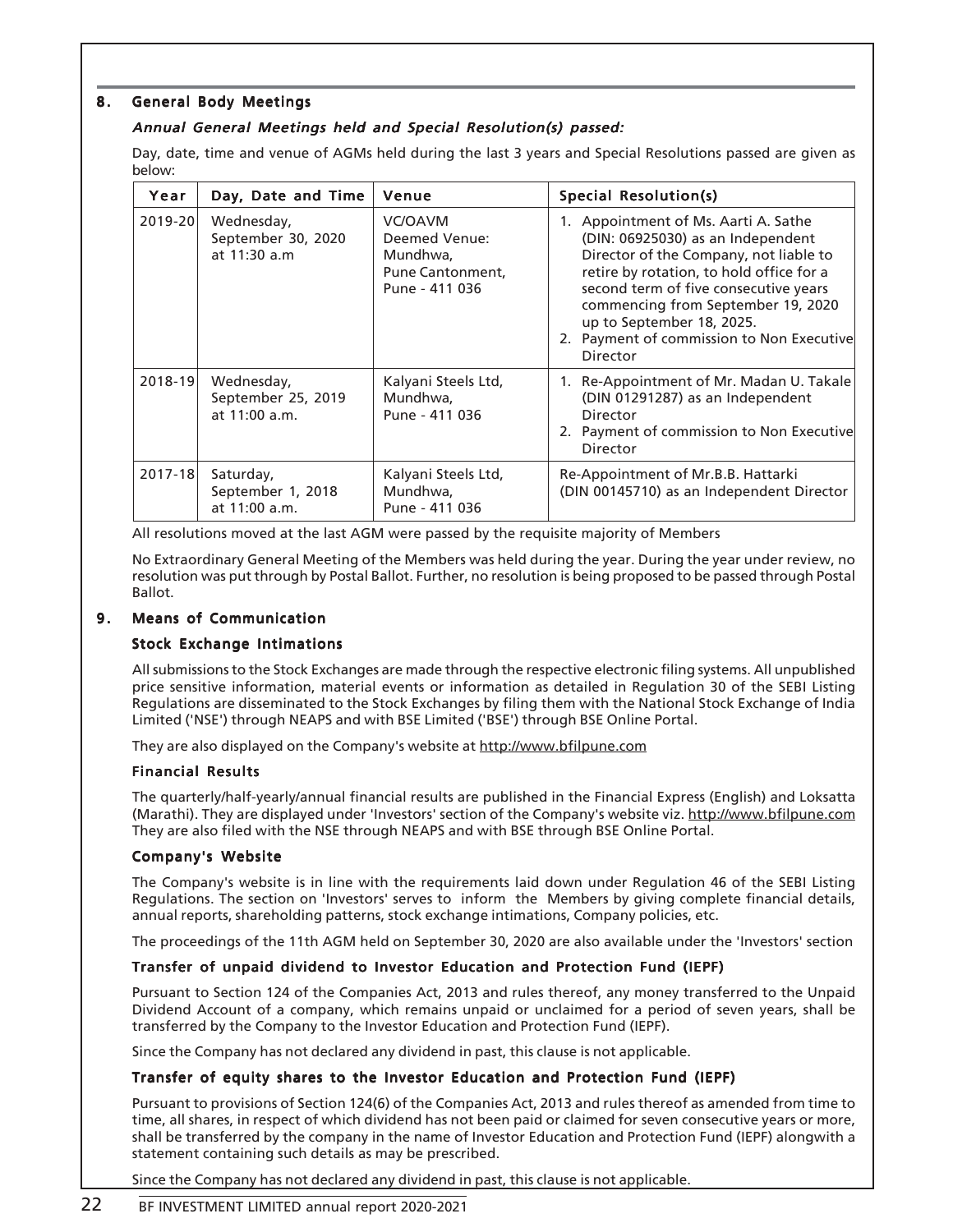## Procedure for dealing with unclaimed shares

Pursuant to Regulation 39(4) of the Listing Regulations, the Company had in past sent reminder letters to those shareholders, whose share certificates have returned undelivered by the postal authorities due to insufficient / incorrect information and are lying with the Company. These share certificates will be sent to eligible shareholders, if these shareholders submit necessary documents to the Company.

#### Nominations in respect of shares held in physical form / electronic form

Individual shareholders holding shares singly or jointly in physical form can nominate a person in whose name the shares shall be vested in the event of death of the registered shareholder(s). The prescribed nomination form can be obtained from the Company or the Registrar and Share Transfer Agent.

Nomination facility for shares held in electronic form is available with the depository participant as per the bye laws and business rules applicable to NSDL and CDSL.

## Register Your National Electronic Clearing Services (NECS) Mandate

The Reserve Bank of India (RBI) has initiated NECS for credit of Dividend directly to the Bank Account of shareholders. Shareholders holding shares in electronic mode are requested to register their latest Bank Account details with their Depository Participant and in physical form with the Company's R & T Agent viz. Link Intime India Private Limited.

#### $KYC$  details :

According to the Securities and Exchange Board of India (SEBI) Circular No.SEBI/HO/MIRSD/DOP1/CIR/P/2018/73, members holding shares in physical form, requested to furnish Self attested PAN card and bank details.

#### 10. General Shareholder Information

The Company is registered with the Registrar of Companies, Maharashtra, Pune. The Corporate Identity Number (CIN) allotted to the Company by the MCA is L65993PN2009PLC134021

| Day, Date and Time                                                                         | Thursday, September 30, 2021 at 10.00 a.m. (IST)                                                                                                                                                                                                                                                                                                                                          |
|--------------------------------------------------------------------------------------------|-------------------------------------------------------------------------------------------------------------------------------------------------------------------------------------------------------------------------------------------------------------------------------------------------------------------------------------------------------------------------------------------|
| Venue                                                                                      | In accordance with the General Circular issued by the MCA on May 5, 2020<br>read with General Circulars dated April 8, 2020, April 13, 2020 and January<br>13, 2021, the AGM will be held through VC/OAVM only                                                                                                                                                                            |
| <b>Financial Year</b>                                                                      | April 1 to March 31                                                                                                                                                                                                                                                                                                                                                                       |
| <b>Book Closure Date</b>                                                                   | Thursday, September 30, 2021 as annual closure for the purpose of AGM                                                                                                                                                                                                                                                                                                                     |
| Last date for receipt of<br><b>Proxy Forms</b>                                             | In terms of the relaxations granted by MCA and SEBI, the facility for<br>appointment of Proxies by Members will not be available at the ensuing<br>$e-AGM$                                                                                                                                                                                                                                |
| Listing on Stock<br><b>Exchanges</b>                                                       | The Company's Ordinary Shares are listed on the following Stock<br>Exchanges:<br><b>BSE Limited</b><br>Phiroze Jeejeebhoy Towers, Dalal Street, Mumbai - 400 001<br>The National Stock Exchange of India Limited<br>Exchange Plaza, Bandra-Kurla Complex, Bandra (E), Mumbai - 400 051<br>The Company has paid the listing fees to these Stock Exchanges for FY<br>2020-21 and FY 2021-22 |
| <b>Stock Code</b>                                                                          | <b>BSE Limited: 533303</b><br>The National Stock Exchange of India Limited : BFINVEST                                                                                                                                                                                                                                                                                                     |
| <b>International Securities</b><br><b>Identification Number</b><br>(ISIN) in NSDL and CDSL | INE878K01010 (Ordinary Shares)                                                                                                                                                                                                                                                                                                                                                            |

#### Annual General Meeting and other details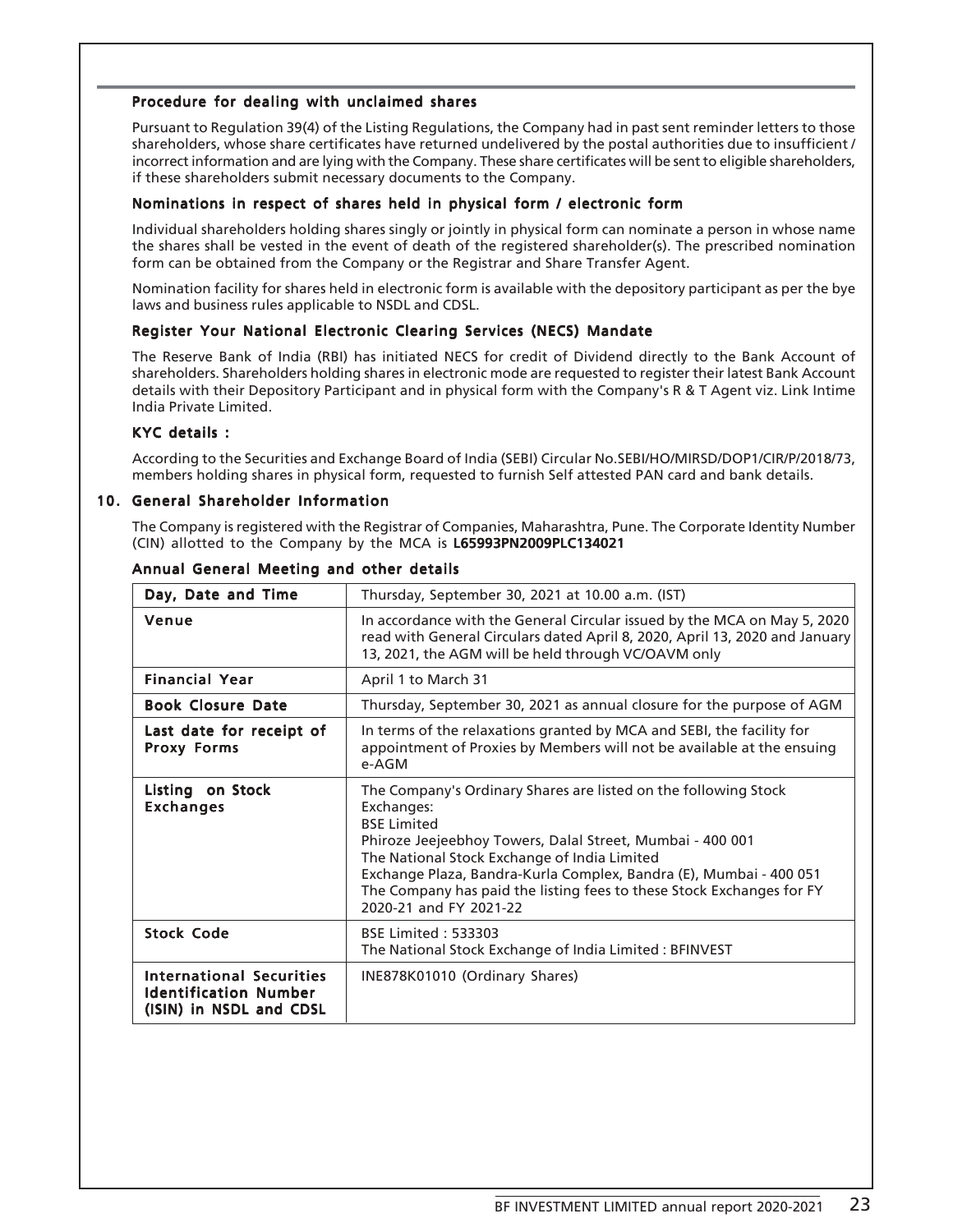# Market Price Data

Market price data - monthly high/low, number of shares traded and number of trades of BSE/NSE depicting liquidity of the Company's Ordinary Shares on the said exchanges is given hereunder:

| <b>Stock Exchange</b> | <b>BSE</b>  |            |                         |             | <b>NSE</b> |                         |
|-----------------------|-------------|------------|-------------------------|-------------|------------|-------------------------|
| Month                 | High<br>Rs. | Low<br>Rs. | <b>Traded</b><br>Volume | High<br>Rs. | Low<br>Rs. | <b>Traded</b><br>Volume |
| Apr-20                | 268.50      | 228.75     | 9644                    | 268.80      | 226.15     | 177668                  |
| $May-20$              | 245.10      | 224.30     | 16331                   | 247.00      | 224.00     | 101956                  |
| <b>Jun-20</b>         | 348.90      | 232.15     | 243686                  | 348.45      | 230.50     | 821302                  |
| <b>Jul-20</b>         | 368.40      | 290.30     | 474501                  | 368.50      | 290.65     | 3067625                 |
| Aug-20                | 348.50      | 299.80     | 400089                  | 348.85      | 298.00     | 1662160                 |
| $Sep-20$              | 316.45      | 258.50     | 240360                  | 317.00      | 258.30     | 465080                  |
| Oct-20                | 318.15      | 262.40     | 89013                   | 319.00      | 259.20     | 464622                  |
| $Nov-20$              | 292.70      | 255.05     | 95322                   | 294.00      | 252.95     | 508240                  |
| Dec-20                | 324.35      | 269.80     | 204272                  | 327.80      | 272.10     | 1875334                 |
| Jan-21                | 330.95      | 269.00     | 130995                  | 331.10      | 268.15     | 1143786                 |
| Feb-21                | 293.05      | 270.50     | 79709                   | 293.90      | 270.60     | 422694                  |
| Mar-21                | 329.50      | 266.00     | 86926                   | 330.00      | 265.10     | 774531                  |

[Source: This information is compiled from the data available on the websites of BSE and NSE]

Performance of the Company's average monthly share price data in comparison to broad-based indices like BSE Sensex in FY 2020-21





Note : Share price of BF Investment Limited and BSE Sensex have been indexed to 100 as on first working day of financial year 2020-21 i.e. 1st April, 2020.

## Registrar and Transfer Agent

Members are requested to correspond with the Company's Registrar and Transfer Agent - Link Intime India Private Limited, quoting their folio no./DP ID and Client ID at the following addresses:

For transmission, transposition and other correspondence:

Link Intime India Private Limited

Registrar & Transfer Agent

Block No.202, 2nd Floor, Akshay Complex, Off Dhole Patil Road, Pune 411 001. Phone No.: 020-26161629 Email : pune@linkintime.co.in Website: https://www.linkintime.co.in Business Hours: 10.00 a.m. to 3.30 p.m. (Monday to Friday)

# 24 BF INVESTMENT LIMITED annual report 2020-2021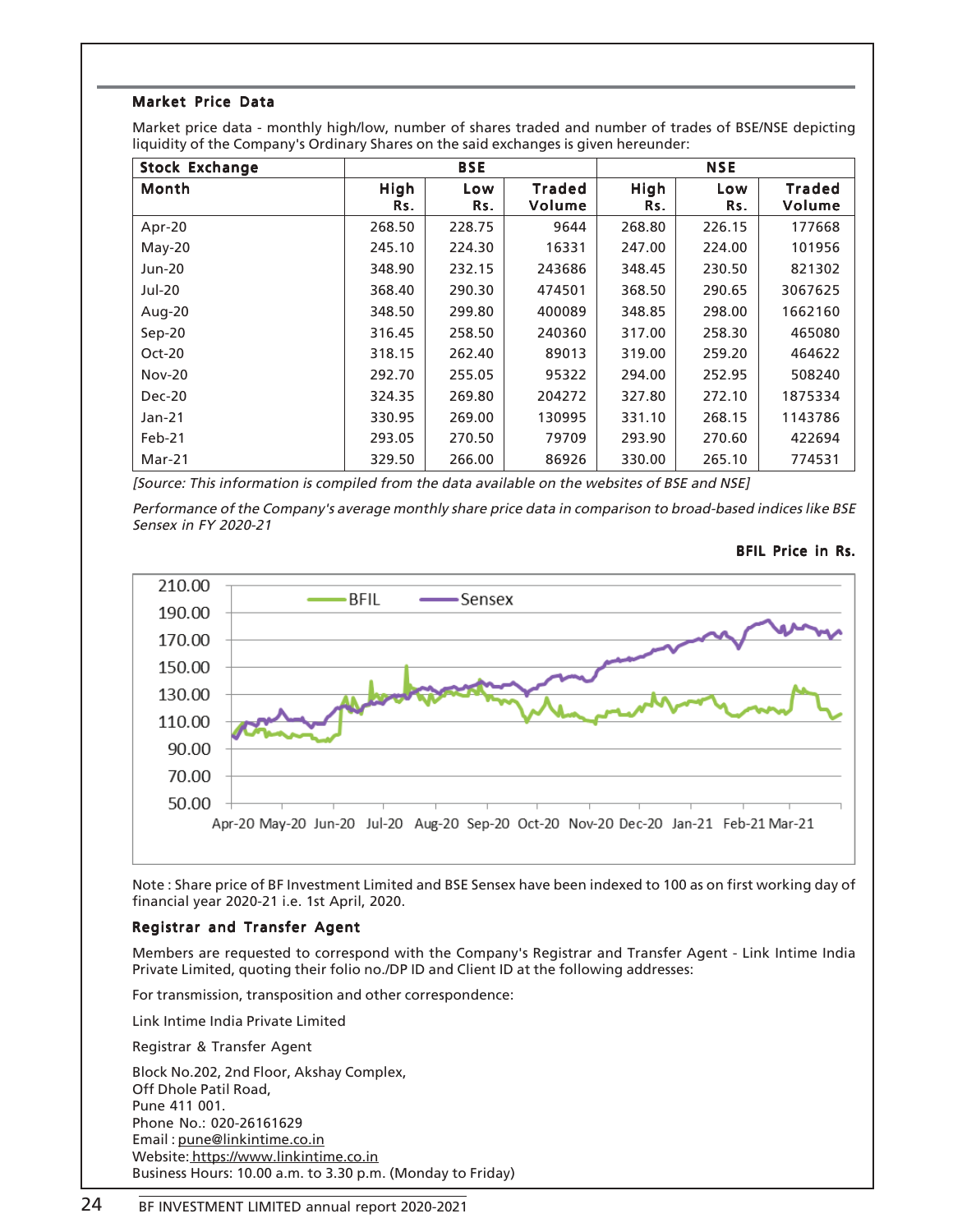## Share Transfer Process

Effective April 1, 2019, requests for effecting the transfer of listed securities were required to be processed only in dematerialised form with a Depository.

The Company had stopped accepting any fresh transfer requests for securities held in physical form with effect from the said date. In order to address the issue of transfer requests filed prior to April 1, 2019 but rejected due to deficiency in documents, etc., the Company accepted transfer requests up to March 31, 2021 in accordance with SEBI Circular dated September 7, 2020. After March 31, 2021, the Company has stopped accepting any transfer requests.

Dematerialisation of holdings will, *inter alia*, curb fraud in physical transfer of securities by unscrupulous entities and improve ease, convenience and safety of transactions for investors. In view of the aforesaid, Members who are holding shares in physical form are hereby requested to dematerialise their holdings.

# Secretarial Audit

M/s. SVD & Associates, Practicing Company Secretaries (Firm Registration No. P2013MH075200), has conducted a Secretarial Audit of the Company for FY 2020-21.

The observations of Secretarial Auditors are given in the Directors' Report alongwith Board's explanations to the same.

In accordance with the SEBI Circular dated February 8, 2019 read with Regulation 24A of the SEBI Listing Regulations, the Company has obtained an Annual Secretarial Compliance Report from M/s. SVD & Associates, Practising Company Secretaries.

Pursuant to Regulation 40(9) of the SEBI Listing Regulations, certificates have been issued, on a half-yearly basis, by M/s. SVD & Associates, Company Secretary in practice, certifying due compliance of share transfer formalities by the Company.

Subhash Y. Joshi & Co., Chartered Accountant in practice has carried out a quarterly Reconciliation of Share Capital Audit, to reconcile the total admitted capital with NSDL & CDSL and the total issued and listed capital. The audit confirms that the total issued/ paid-up capital is in agreement with the aggregate of the total number of shares in physical form and the total number of shares in dematerialised form (held with NSDL and CDSL).

## Certificate from Practising Company Secretary

M/s. SAW & Associates, Practising Company Secretaries, has issued a certificate confirming that none of the Directors on the Board of the Company has been debarred or disqualified from being appointed or continuing as Directors of companies by SEBI/MCA or any such statutory authority. The said Certificate is annexed to the Director's Report.

| Range             | Number of<br><b>Shares</b> | Amount       | % to<br>Capital | Number of<br><b>Shareholders</b> | % to total<br><b>Shareholders</b> |
|-------------------|----------------------------|--------------|-----------------|----------------------------------|-----------------------------------|
| Up to 5,000       | 3296970                    | 10665920.00  | 8.76            | 20540                            | 96.8192                           |
| 5,001 to 10,000   | 400028                     | 2392005.00   | 1.06            | 56                               | 1.5928                            |
| 10,001 to 20,000  | 317929                     | 2397570.00   | 0.84            | 23                               | 0.8182                            |
| 20,001 to 30,000  | 134240                     | 1467585.00   | 0.36            | 5                                | 0.2905                            |
| 30,001 to 40,000  | 70500                      | 816845.00    | 0.19            | 2                                | 0.1162                            |
| 40,001 to 50,000  | 84715                      | 745065.00    | 0.22            | $\overline{2}$                   | 0.0775                            |
| 50,001 to 100,000 | 627475                     | 1589645.00   | 1.66            | 9                                | 0.1114                            |
| 100,001 and above | 32735771                   | 168263505.00 | 86.91           | 18                               | 0.1743                            |
|                   | 37,667,628                 | 188338140.00 | 100.00          | 20655                            | 100.00                            |

## Distribution of Shareholding as on March 31, 2021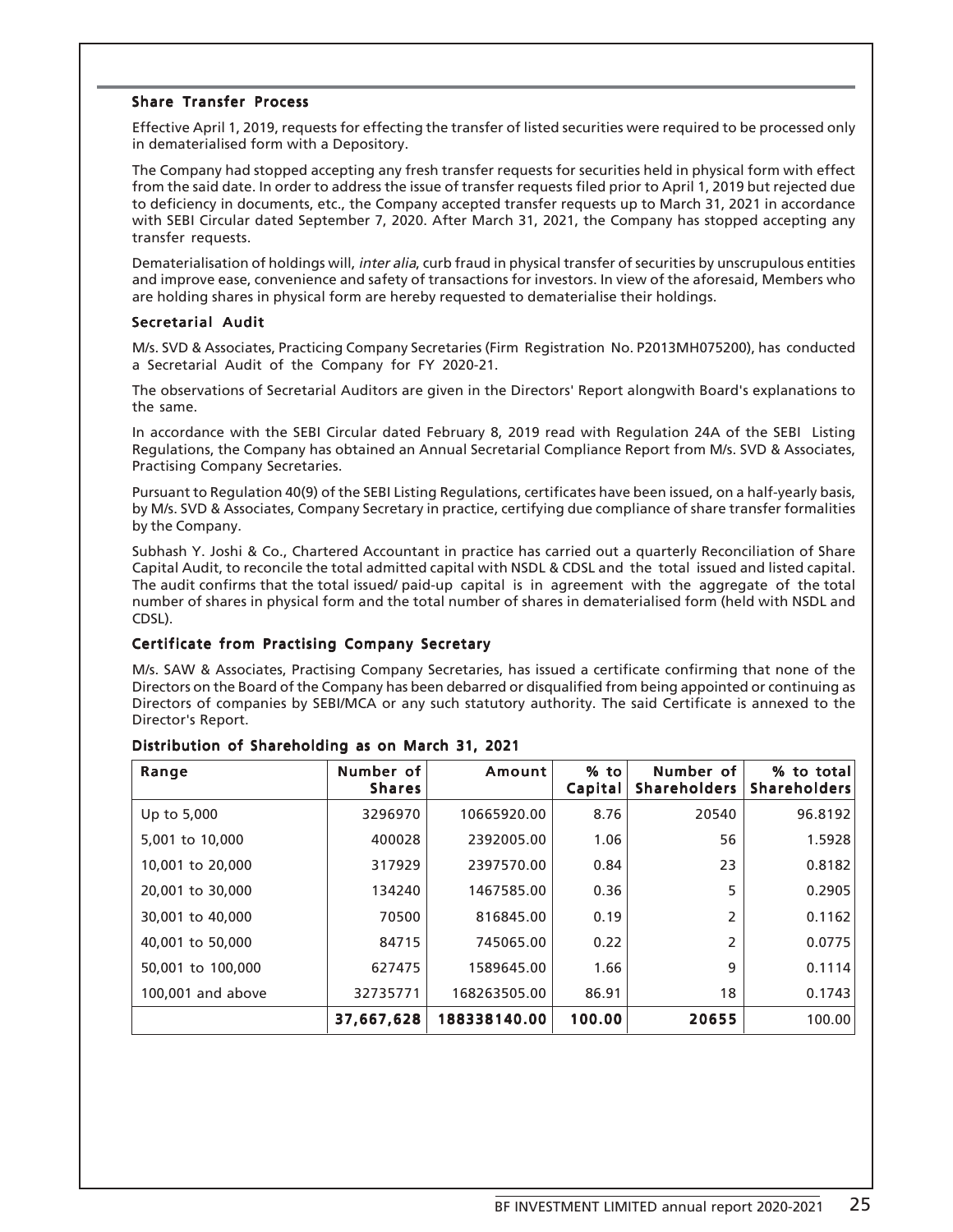|  |  | Category of Shareholding as on March 31, 2021 |  |  |  |  |  |  |
|--|--|-----------------------------------------------|--|--|--|--|--|--|
|--|--|-----------------------------------------------|--|--|--|--|--|--|

|    | Category                              | No. of Shares | % of Shareholding |
|----|---------------------------------------|---------------|-------------------|
| 1. | Promoter and Promoter Group           | 27,640,976    | 73.38             |
| 2. | Mutual Funds / UTI                    | 1,709         | 0.00              |
| 3. | <b>Financial Institutions / Banks</b> | 3,521         | 0.01              |
| 4. | <b>Bodies Corporate</b>               | 3,848,740     | 10.22             |
| 5. | Foreign Portfolio Investors           | 417,387       | 1.11              |
| 6. | <b>Clearing Members</b>               | 10,410        | 0.03              |
| 7. | Non Resident Indians                  | 99,226        | 0.26              |
| 8. | <b>General Public</b>                 | 5567996       | 14.99             |
|    | <b>Total</b>                          | 37,667,628    | 100.00            |

# Dematerialisation of shares and liquidity

The Company's shares are compulsorily traded in dematerialised form and are available for trading on both the depositories viz. NSDL and CDSL.

 $(0/\lambda)$ 

|                           |                     | ( / 0 /             |
|---------------------------|---------------------|---------------------|
| Shares held in            | As onMarch 31, 2021 | As onMarch 31, 2020 |
| Physical form             | 1.67                | 5.86                |
| Electronic form with NSDL | 94.62               | 90.51               |
| Electronic form with CDSL | 3.71                | 3.63                |

The Company's Ordinary Shares are regularly traded on BSE and NSE

## Outstanding Global Depository Receipts (GDRs) or American Depository Receipts (ADRs) or warrants or any convertible instruments, conversion date and likely impact on equity

The Company has not issued any GDRs or ADRs or warrants or any convertible instruments during the year under review.

# Commodity price risk or foreign exchange risk and hedging activities

#### Commodity Price Risk

The Company's operations do not involve commodity price risk.

## Foreign exchange risk and hedging activities

The Company's operations do not involve Foreign exchange and hedging risk.

Address for Correspondence

BF Investment Ltd Mundhwa, Pune Cantonment, Pune - 411 036, Tel. No.: +91 20 2672 5257 Email: Secretarial@bfilpune.com Website: www.bfilpune.com

## Credit Ratings obtained by the Company - Nil

#### 11. Other Disclosures

## Related Party Transactions

All related party transactions that were entered into during FY 2020-21 were on arm's length basis, in the ordinary course of business and were in compliance with the applicable provisions of the Act and the SEBI Listing Regulations. There were no material significant related party transactions entered into by the Company with Promoters, Directors, KMPs or other designated persons which may have a potential conflict with the interest of the Company at large. The Policy on Related Party Transactions as approved by the Board is uploaded on the Company's website at http://www.bfilpune.com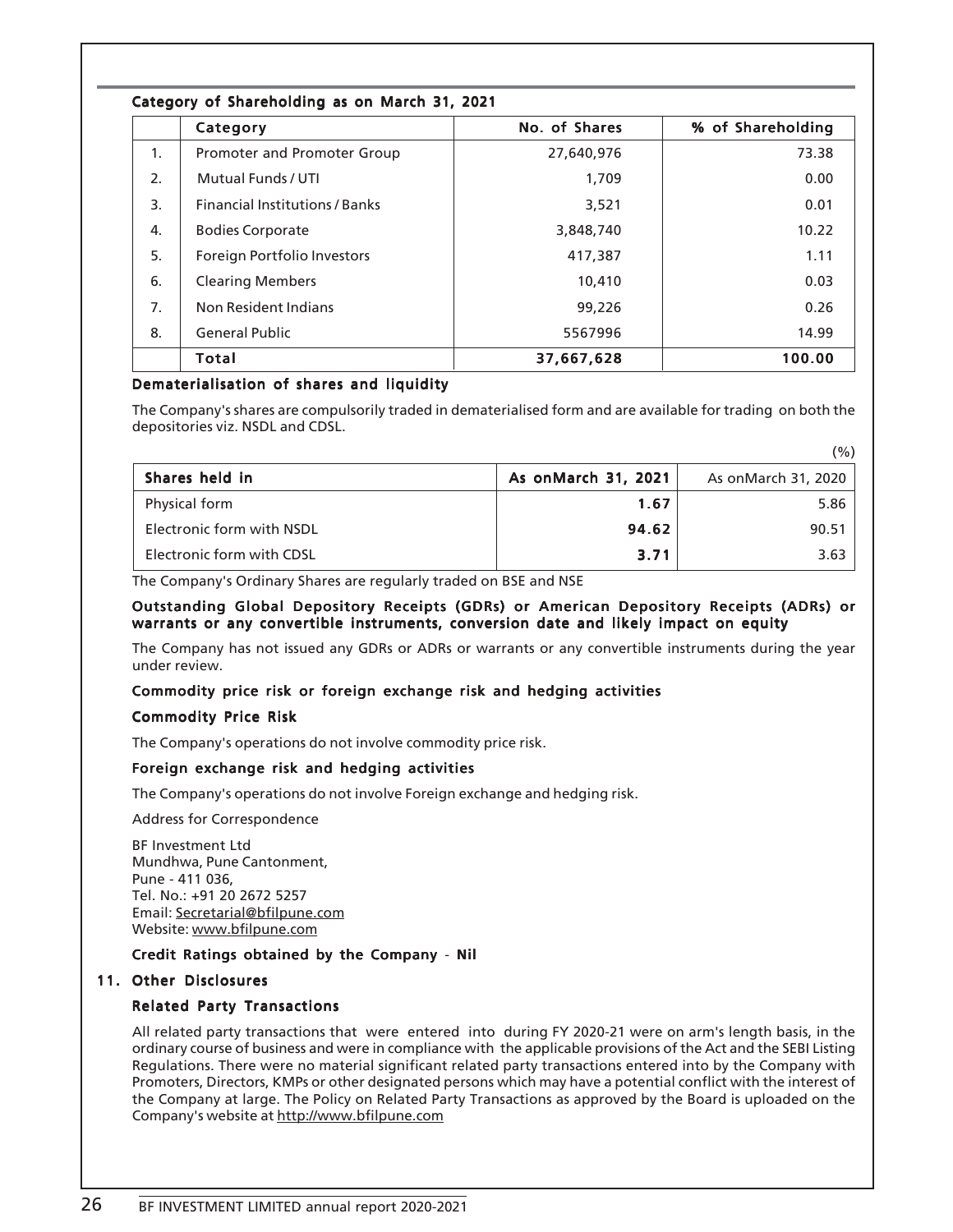## Statutory Compliance, Penalties and Strictures

The Company has complied with the requirements of the Stock Exchanges, SEBI and Statutory Authority on all matters related to capital markets. During the last three years, no penalties or strictures have been imposed on the Company by these authorities except as disclosed elsewhere in the Annual Report. None of the Company's listed securities is suspended from trading.

#### Whistleblower Policy and Vigil Mechanism

The Company has adopted a Whistleblower Policy and Vigil Mechanism to provide a formal mechanism to the Directors, employees and other external stakeholders to report their concerns about unethical behaviour, actual or suspected fraud or violation of the Company's Code of Conduct. The Policy provides for adequate safeguards against victimisation of employees who avail of the mechanism. No personnel of the Company has been denied access to the Chairperson of the Audit Committee.

The Whistleblower Policy and Vigil Mechanism ensures that strict confidentiality is maintained in such cases and no unfair treatment is meted out to a Whistleblower.

The Whistleblower Policy as adopted by the Company is available on the Company's website at www.bfilpune.com

#### Code of Conduct for Prevention of Insider Trading

The Company has adopted the Model Code of Conduct for Prevention of Insider Trading under the SEBI (Prohibition of Insider Trading) Regulations, 2015 ('Code'). The Code lays down guidelines for procedures to be followed and disclosures to be made while trading in securities of the Company

Mr. S. R. Kshirsagar, Company Secretary, is the Compliance Officer for ensuring the compliance with and for the effective implementation of the SEBI PIT Regulations and the Code across the Company.

The Company has in place a digital platform for ensuring compliance with the provisions of the SEBI PIT Regulations and the Code of Conduct for Prevention of Insider Trading.

#### Other Policies under the SEBI Listing Regulations

Policy on Retention and Archival of Documents as required under Regulation 9 of the SEBI Listing Regulations is available on the website of the Company at http://www.bfilpune.com

Policy on Determination of Materiality of Events/ Information for Disclosures of Events or Information as per Regulation 30 of the SEBI Listing Regulations is available on the website of the Company at http:// www.bfilpune.com

## Accounting Treatment in preparation of Financial Statements

The Company has prepared the Financial Statements in accordance with the Indian Accounting Standards (Ind AS) specified under Section 133 of the Act, read with Rule 3 of the Companies (Indian Accounting Standards) Rules, 2015 and the relevant provisions of the Act, as applicable.

## CEO/CFO Certification

The Chief Executive Officer and the Chief Financial Officer have certified to the Board in accordance with Regulation 17(8) read with Part B of Schedule II to the SEBI Listing Regulations pertaining to CEO/CFO certification for the year ended March 31, 2021.

#### Details of utilisation of funds raised through preferential allotment or qualified institutional placement

The Company has not raised any funds through preferential allotment or qualified institutional placement during the year under review.

#### Acceptance of recommendations of Committees by the Board of Directors

In terms of the SEBI Listing Regulations, there have been no instances during the year under review, when the recommendations of any of the Committees were not accepted by the Board.

#### Fees paid to P. G. Bhagwat LLP, Statutory Auditors and all entities in the network firm of the Statutory Auditors

During FY 2020-21, a total fee of Rs.8.15 Lacs was paid by the Company, for all services to P. G. Bhagwat LLP, Statutory Auditors and all entities in the network firm/entity of which they are a part.

#### Disclosures in relation to the Sexual Harassment of Women at Workplace (Prevention, Prohibition and Redressal) Act, 2013

In terms of provisions of the Sexual Harassment of Women at Workplace (Prevention, Prohibition and Redressal) Act, 2013, the Company has formulated a Policy to prevent Sexual Harassment of Women at Workplace. During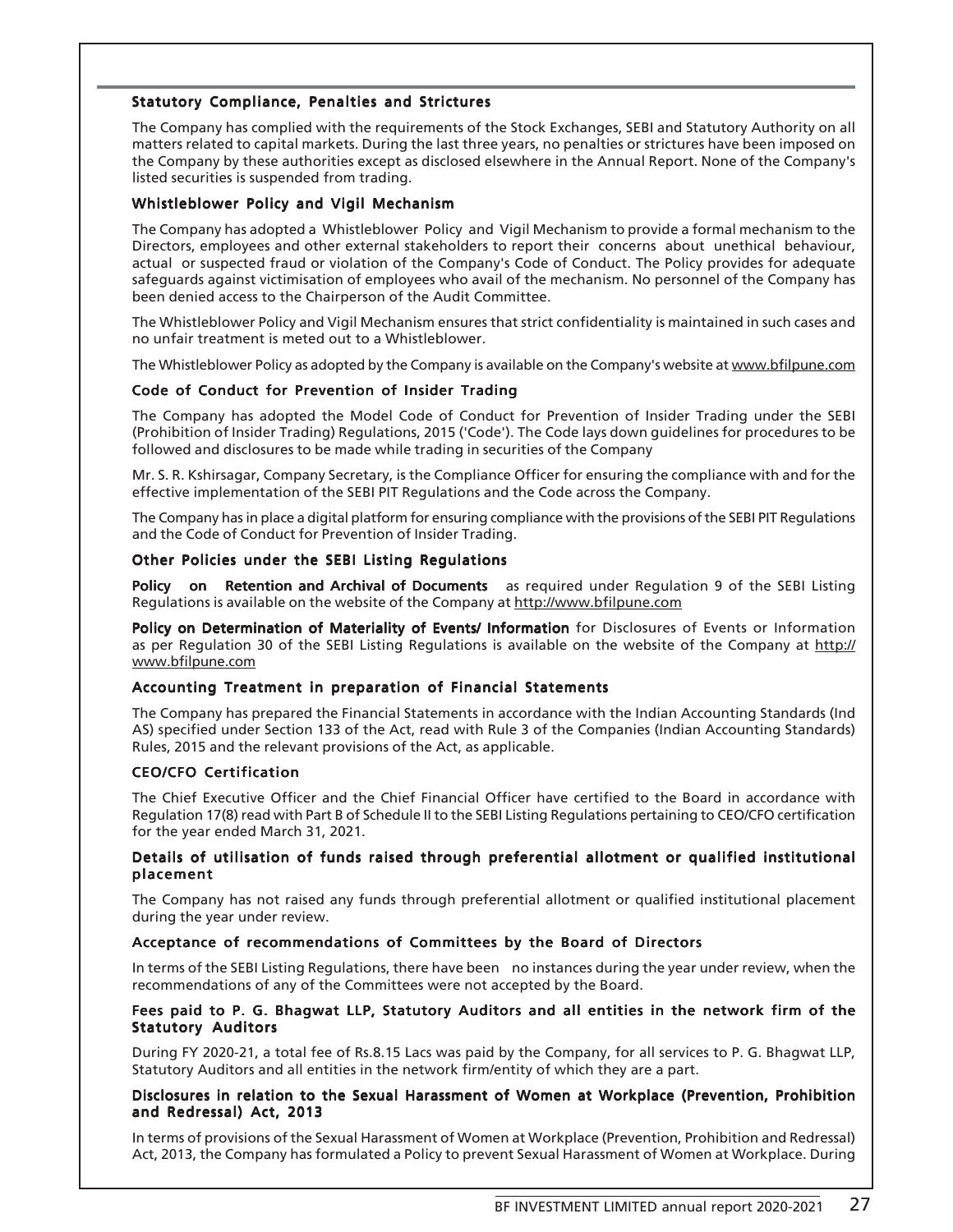the year under review, there were no cases filed pursuant to the Sexual Harassment of Women at Workplace (Prevention, Prohibition and Redressal) Act, 2013

#### Green Initiative

In order to enable us to further extend our support towards paperless compliance as a part of Green Initiative in the Corporate Governance, which was introduced by the Ministry of Corporate Affairs (MCA) in the year 2011, the shareholders who have not registered their e-mail addresses, so far, are requested to register their e-mail addresses.

In respect of shares held in physical form, shareholders are requested to register their e-mail addresses with the Company / R & T Agent (with Depository Participants in case of shares held in dematerialized form).

#### Mandatory Requirements

The Company has complied with all the mandatory requirements of the SEBI Listing Regulations relating to Corporate Governance, except otherwise disclosed elsewhere in the Annual Report.

#### Shareholder Rights:

The quarterly/half-yearly/financial performance of the Company are also available on the Company's website at: http://www.bfilpune.com

## Modified opinion(s) in Audit Report:

During the year under review, there was no audit qualification in the Company's Financial Statements. The Company continues to adopt best practices to ensure regime of unmodified audit opinion. The observations given in the Secretarial Audit Report are duly explained in the Director's Report.

#### Reporting of Internal Auditor:

The Internal Auditor reports to the Audit Committee

#### For BF Investment Limited

|                                     | <b>B.B. Hattarki</b> | M.U. Takale  |
|-------------------------------------|----------------------|--------------|
| Place: Pune                         | Director             | Director     |
| Date: 11 <sup>th</sup> August, 2021 | DIN:00145710         | DIN:01291287 |

## DECLARATION FOR COMPLIANCE WITH CODE OF CONDUCT

## To the members of BF Investment Limited

I, J. G. Patwardhan, CEO & CFO of BF Investment Limited, hereby declare that all the members of the Board of Directors and the Senior Management personnel have affirmed compliance with the Code of Conduct, applicable to them as laid down by the Board of Directors in terms of Regulation 26(3) of the SEBI Listing Regulations for the year ended March 31, 2021.

For BF Investment Limited

Place : Pune **J.G. Patwardhan**<br>Date : 11<sup>th</sup> August, 2021 **C.E.O. & C.F.O.** Date: 11<sup>th</sup> August, 2021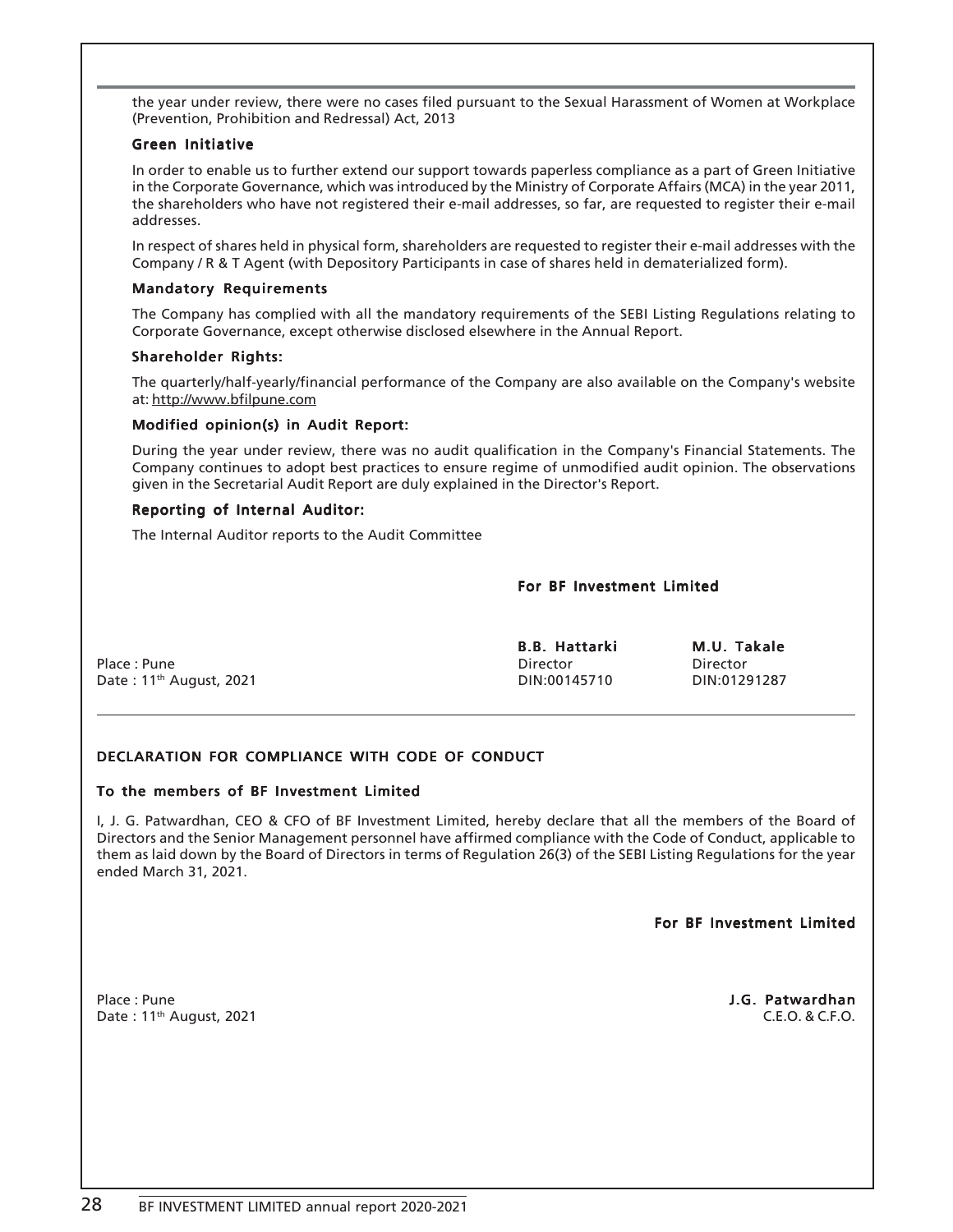#### Independent Auditor's Certificate on Compliance with the Corporate Governance Requirements under SEBI (Listing Obligations and Disclosure Requirements) Regulations, 2015

To

The Members BF Investment Limited

This certificate contains details of compliance of conditions of corporate governance by BF Investment Limited ('the Company') for the year ended 31st March 2021 as stipulated in Schedule V of the Securities and Exchange Board of India (Listing Obligations and Disclosure Requirements) Regulations, 2015 ('Listing Regulations') as amended from time to time.

# Management's Responsibility for compliance with the conditions of Listing Regulations

The compliance with the terms and conditions contained in the corporate governance is the responsibility of the Management of the Company including the preparation and maintenance of all relevant supporting records and documents.

# Auditors' Responsibility

Our examination was limited to procedures and implementation thereof adopted by the Company for ensuring the compliance of the conditions of corporate governance. It is neither an audit nor an expression of opinion on the financial statements of the Company.

Pursuant to the requirements of the Listing Regulations, it is our responsibility to provide a reasonable assurance whether the Company has complied with the conditions of corporate governance as stipulated in Listing Regulations for the year ended 31st March 2021.

We conducted our examination in accordance with the Guidance Note on Reports or Certificates for Special Purposes (Revised 2016) (the 'Guidance Note') issued by the Institute of Chartered Accountants of India ('ICAI'). The Guidance Note requires that we comply with the ethical requirements of the Code of Ethics issued by ICAI.

We have complied with the relevant applicable requirements of the Standard on Quality Control (SQC) 1, Quality Control for Firms that Perform Audits and Reviews of Historical Financial Information, and Other Assurance and Related Services Engagements.

## Opinion

In our opinion, and to the best of our information and according to explanations given to us, we certify that the Company has complied with the conditions of corporate governance as stipulated in the above-mentioned Listing Regulations.

We state that such compliance is neither an assurance as to the future viability of the Company nor the efficiency or effectiveness with which the management has conducted the affairs of the Company.

## Restriction on use

The certificate is addressed and provided to the members of the Company solely for the purpose to enable the Company to comply with the requirement of the Listing Regulations, and it should not be used by any other person or for any other purpose. Accordingly, we do not accept or assume any liability or any duty of care for any other purpose or to any other person to whom this certificate is shown or into whose hands it may come without our prior consent in writing.

> For P.G.Bhagwat LLP Chartered Accountants, FRN : 101118W / W100682

Sanjay Athavale Partner Place : Pune Membership No. 83374 Date : 11/08/2021 UDIN : 21083374AAAADU8152